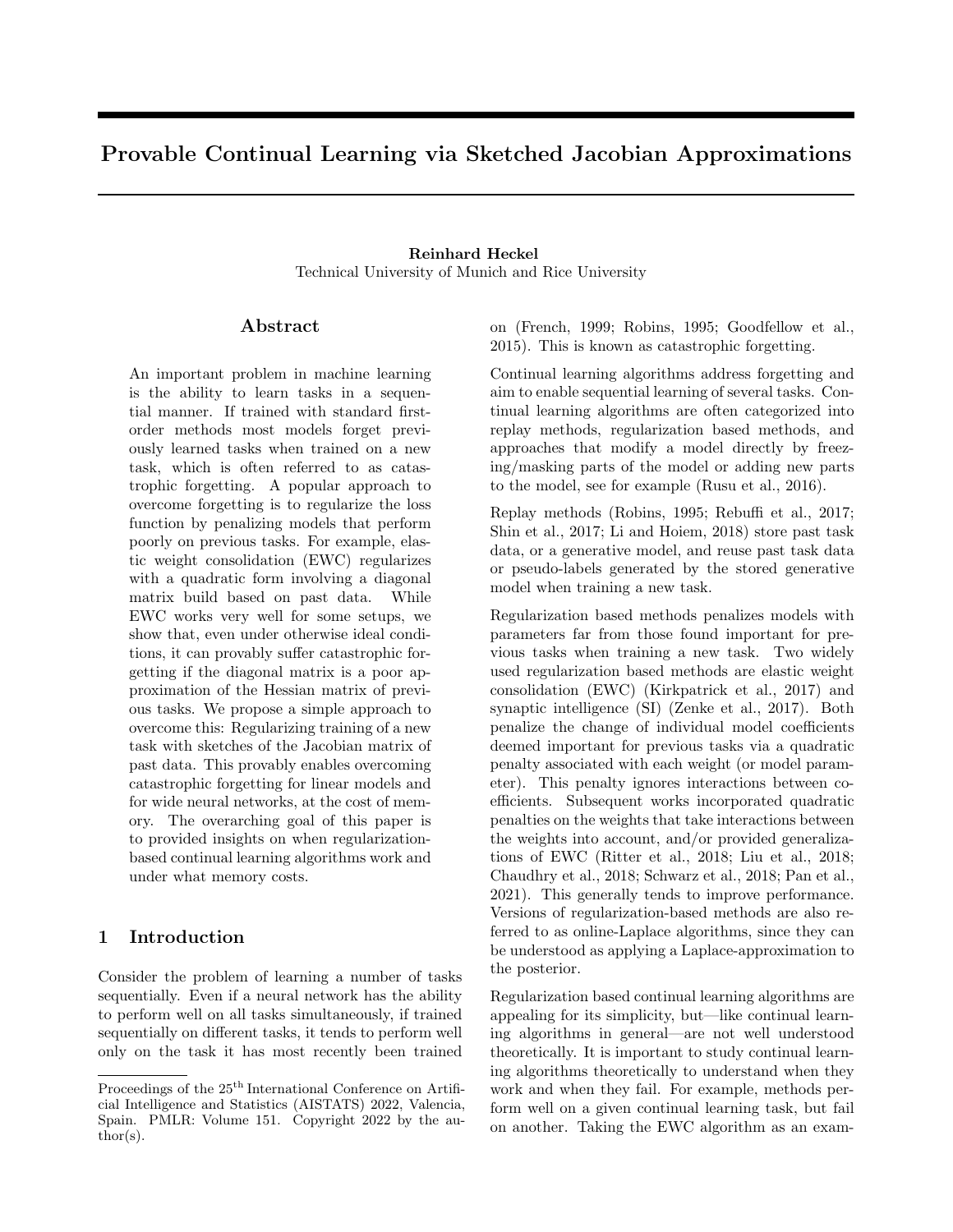ple, it performs almost optimally on the MNIST permutation problem (see Fig. 3B in (Kirkpatrick et al., 2017)), but fails for learning pairs of different digits sequentially (see. Fig. 2a in (Kemker et al., 2018)).

Motivated this discrepancy, the goal of this paper is to improve the understanding of regularization based continual learning methods by studying a family of algorithms that rely on approximating the loss functions pertaining to different tasks with random projections. The intuition is, that the outer product of the Jacobian is an approximation to the Hessian, and approximate Jacobians can efficiently approximate the Hessian. The family of algorithms uses the Hessian approximation in a quadratic penalty which approximates the loss function pertaining to past data. The EWC algorithm and adding an L2-penalty penalizing the move of coefficients are special cases.

Our contributions are as follows:

- Our main result is to show that a regularization based continual learning algorithm trained with  $\ell_2$ -loss that works with sketched Jacobians provably enables continual learning, both for linear models and for wide neural networks.
- We conduct experiments on the MNIST permutation problem and the incremental MNIST task. The results show that working with a coarse sketch of the Jacobian gives significant improvements over the EWC algorithm, albeit at the cost of storing significantly more data.
- The EWC algorithm and even importance/L2regularization perform well for continual learning on the MNIST permutation problem. This is surprising, because the penalty used in the EWC algorithm is not a good approximation of the loss function of past data. To understand this, we study a model of the permutation problem theoretically, and show that both EWC and constant importance can work optimally on that task. We complement this result with a statement showing that EWC and importance/L2-regularization can provably fail as well.

Those results contribute to an understanding of when we expect particular regularization based continual learning algorithms to work well and when not.

#### 1.1 Related work

There are relatively few theoretical works on continual learning, compared to the vast literature on algorithms for continual learning and corresponding empirical results. Some recent theoretical developments include (Yin et al., 2020; Bennani et al., 2020; Alquier et al., 2017; Doan et al., 2021). Yin et al. (2020) studies optimization and generalization aspects of regularization based algorithms involving the Hessian. Our work differs in that we study a different family of algorithms (including random projections to approximate the Jacobian), and different models of data.

Our work builds on the popular idea of using (an approximation of) the second-order Taylor expansion to approximate the loss of past data. This idea was proposed as early as in (Ruvolo and Eaton, 2013), and of course the regularization based methods mentioned earlier can be viewed as being based on this idea. Finally, the very recent paper (Li et al., 2021) also proposed to use random projections for sketching a regularizer involving the Jacobian, and provided experiments showing that this approach works well. Our works are very complementary, in that we provide explicit theoretical results showing that sketching the Jacobian enables provably continual learning for both linear models and for two-layer neural networks. In addition, we also provide positive and negative results for EWC.

### 2 Problem statement

We consider the problem of learning a series of regression or classification tasks  $A, B, \ldots$  sequentially. For each task  $T$ , we are given a set of training examples  $\{(\mathbf{x}_{T,1}, y_{T,1}), \ldots, (\mathbf{x}_{T,n}, y_{T,n})\} \in \mathbb{R}^d \times \mathcal{Y}$  drawn iid from an unknown distribution  $P_T$  pertaining to task T. Here  $\mathcal{Y} = \mathbb{R}$  for a regression task, and  $\mathcal{Y} = \{1, \ldots, Q\}$ for a classification task. Our goal is to train a single model  $f_{\theta} \colon \mathbb{R}^d \to \mathcal{Y}$  sequentially on the training sets of tasks  $A, B, \ldots$ , so that after training on task  $T$ , the model performs well on all past tasks.

More specifically, after training on tasks  $A, B, \ldots, T$ , the model should perform well in predicting the response  $y$  based on the feature vector  $x$ , with the unseen example  $(x, y)$  drawn with equal probability from one of the distributions of tasks  $A, B, \ldots, T$ . Throughout, we assume that the method does not know at test time on which task it is evaluated. This is sometimes called single-head evaluation, as opposed to multi-head evaluation, where the task ID is known (Chaudhry et al., 2018), and is considered the more challenging and more practical evaluation mode or setup.

## 3 A family of regularization based continual learning algorithms

We start with introducing a family of regularizationbased continual learning algorithms that rely on approximations of the loss functions pertaining to dif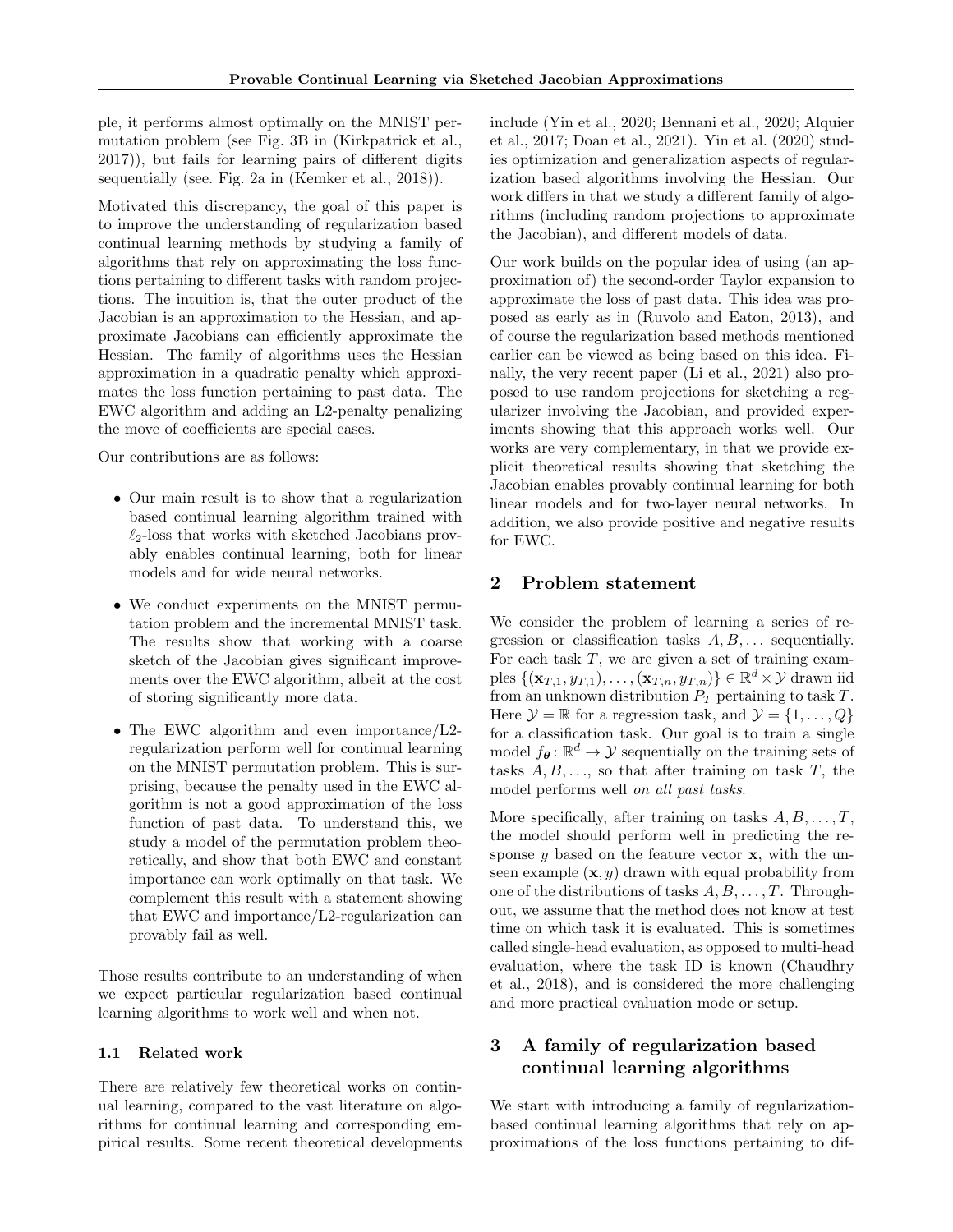ferent tasks. This family incorporates the EWC algorithm and is closely related to other regularizationbased methods including (Ritter et al., 2018; Liu et al., 2018; Chaudhry et al., 2018; Schwarz et al., 2018) in that it approximates the loss associated with past tasks.

The family of algorithms is parameterized by an approximation of the Jacobian of the model  $f_{\theta} \colon \mathbb{R}^d \to \mathcal{Y}$ with model parameter  $\boldsymbol{\theta} \in \mathbb{R}^p$  applied to the data of a task. Specifically, denote by  $\mathbf{K}_T \in \mathbb{R}^{s \times p}$  an approximation of the Jacobian  $J_T \in \mathbb{R}^{n \times p}$  of the predictions of the data of task T:

$$
\mathbf{f}_T(\boldsymbol{\theta}) = [f_{\boldsymbol{\theta}}(\mathbf{x}_{T,1}), \ldots, f_{\boldsymbol{\theta}}(\mathbf{x}_{T,n})]^T.
$$

Here,  $n$  is the number of training examples. The Jacobian  $\mathbf{J}_T$  contains the gradients  $\nabla_{\theta} f_{\theta}(\mathbf{x}_{T,i}), i = 1, \ldots, n$ as rows. The gradients have dimension  $p$  for a regression problem, and dimension  $(Q-1) \times p$  for a classification problem with Q classes.

We train a model  $f_{\theta}$  with a quadratic loss on the data from tasks  $A, B, \ldots, T$  as follows. First, we minimize the training loss of task A:

$$
\mathcal{L}_A(\boldsymbol{\theta}) = \frac{1}{2} \sum_{i=1}^n (f_{\boldsymbol{\theta}}(\mathbf{x}_{A,i}) - y_{A,i})^2.
$$
 (1)

Let  $\theta_A$  be a minimizer of this loss function. Next, we learn task  $B$  by minimizing the loss

$$
\mathcal{L}_{AB}(\boldsymbol{\theta}) = \mathcal{L}_{B}(\boldsymbol{\theta}) + \frac{\lambda}{2} (\boldsymbol{\theta} - \boldsymbol{\theta}_{A})^{T} \mathbf{K}_{A}^{T} \mathbf{K}_{A}(\boldsymbol{\theta} - \boldsymbol{\theta}_{A}), (2)
$$

where  $\mathbf{K}_A \in \mathbb{R}^{n \times p}$  is the approximation of the Jacobian of the function  $f_A(\theta) = [f_{\theta}(\mathbf{x}_{A,1}), \dots, f_{\theta}(\mathbf{x}_{A,n})]^T$ at  $\theta = \theta_A$ , and  $\lambda \geq 0$  is a regularization parameter. In order to learn a third task C we minimize the function

$$
\mathcal{L}_{ABC}(\boldsymbol{\theta}) = \mathcal{L}_{C}(\boldsymbol{\theta})
$$
  
+  $\frac{\lambda}{2}(\boldsymbol{\theta} - \boldsymbol{\theta}_{AB})^T (\mathbf{K}_A^T \mathbf{K}_A + \mathbf{K}_B^T \mathbf{K}_B)(\boldsymbol{\theta} - \boldsymbol{\theta}_{AB}),$ 

where  $\theta_{AB}$  is a minimum of  $\mathcal{L}_{AB}(\theta)$  and  $\mathbf{K}_B$  is the approximate Jacobian of  $\mathbf{f}_B(\theta)$  =  $[f_{\theta}(\mathbf{x}_{B,1}), \ldots, f_{\theta}(\mathbf{x}_{B,n})]^T$  at  $\theta = \theta_{AB}$ . The algorithm proceeds by learning further tasks  $D, E, \ldots$ analogously.

In the coming sections, we discuss four variants. All variants require at most computation of the Jacobian. The Jacobian is easy to compute for most popular machine learning models, because it simply requires computation of the gradients on the training examples, and first order methods for optimization already compute those in each epoch. We state the memory requirement for  $K$  tasks.

- i) Regularization with Original Jacobian: Take the approximation of the Jacobian as the Jacobian of the predictions  $f_T(\theta)$  at the appropriate  $\theta$ , i.e.,  $\mathbf{K}_T = \mathbf{J}_T$ . Memory requirement:  $p(1 + Kn)$ .
- ii) Regularization with Sketched Jacobian (RSJ): Take the approximation of the Jacobian as a random sketch of the Jacobian of the predictions  $f_T(\theta)$  at the appropriate  $\theta$ , obtained by leftmultiplying the Jacobian with a Gaussian random projection matrix  $\mathbf{S}_T \in \mathbb{R}^{s \times n}$ , with iid  $\mathcal{N}(0, 1/s)$ entries, i.e.,  $\mathbf{K}_T = \mathbf{S}_T \mathbf{J}_T \in \mathbb{R}^{s \times p}$ . Memory requirement:  $p(1 + Ks)$ . Note that this algorithm is indexed by  $s$ , therefore we refer to it as RSJ- $s$ in the following (e.g., RSJ-50 is RSJ with  $s = 50$ ).
- iii) EWC: Take the approximation of the Jacobian  $\mathbf{K}_T \in \mathbb{R}^{p \times p}$  as the square-root of the diagonal of the outer product of the Jacobians  $J_T^T J_T$ . This algorithm is a variant of the EWC algorithm. Specifically, it corresponds to "online" EWC where instead of the original Fisher matrix, the empirical Fisher matrix is used (see (Kunstner et al., 2019) on the relations of the original and empirical Fisher matrices). Memory requirement: 2p.
- iv) L2: Take the approximation of the Jacobian  $\mathbf{K}_T \in \mathbb{R}^{p \times p}$  as the identity matrix. This amounts to simple constant importance/L2-regularization penalizing the movement of coefficients from one task to the other. Memory requirement: p.

The intuition behind this family of algorithms is as follows. First, consider the variant that takes the exact Jacobian as the matrix  $\mathbf{K}_A$ . If the model  $f_{\theta}(\mathbf{x})$ is linear in the model parameter  $\theta$  then, as shown in the next section, for  $\lambda = 1$ , the algorithm performs optimal continual learning, since the model learned at each step  $T$  is equivalent to the model learned when training on all data  $A, B, \ldots, T$ . The model is linear in the model parameter for all kernel methods, and is approximately linear for wide neural networks, as established by the recent theory on the neural tangent kernel (Jacot et al., 2018; Lee et al., 2018; Du et al., 2018; Oymak and Soltanolkotabi, 2020). For this linear setup, the importance matrix  $\mathbf{J}_A^T \mathbf{J}_A$  is equal to the Hessian matrix.

While working with the original Jacobian gives a continual learning algorithm that provably succeeds for linear models, the corresponding algorithm is impractical for large commonly used models. For small, under-parameterized toy models working with the original Jacobian is a viable approach, but for large, over-parameterized models used in practice it is infea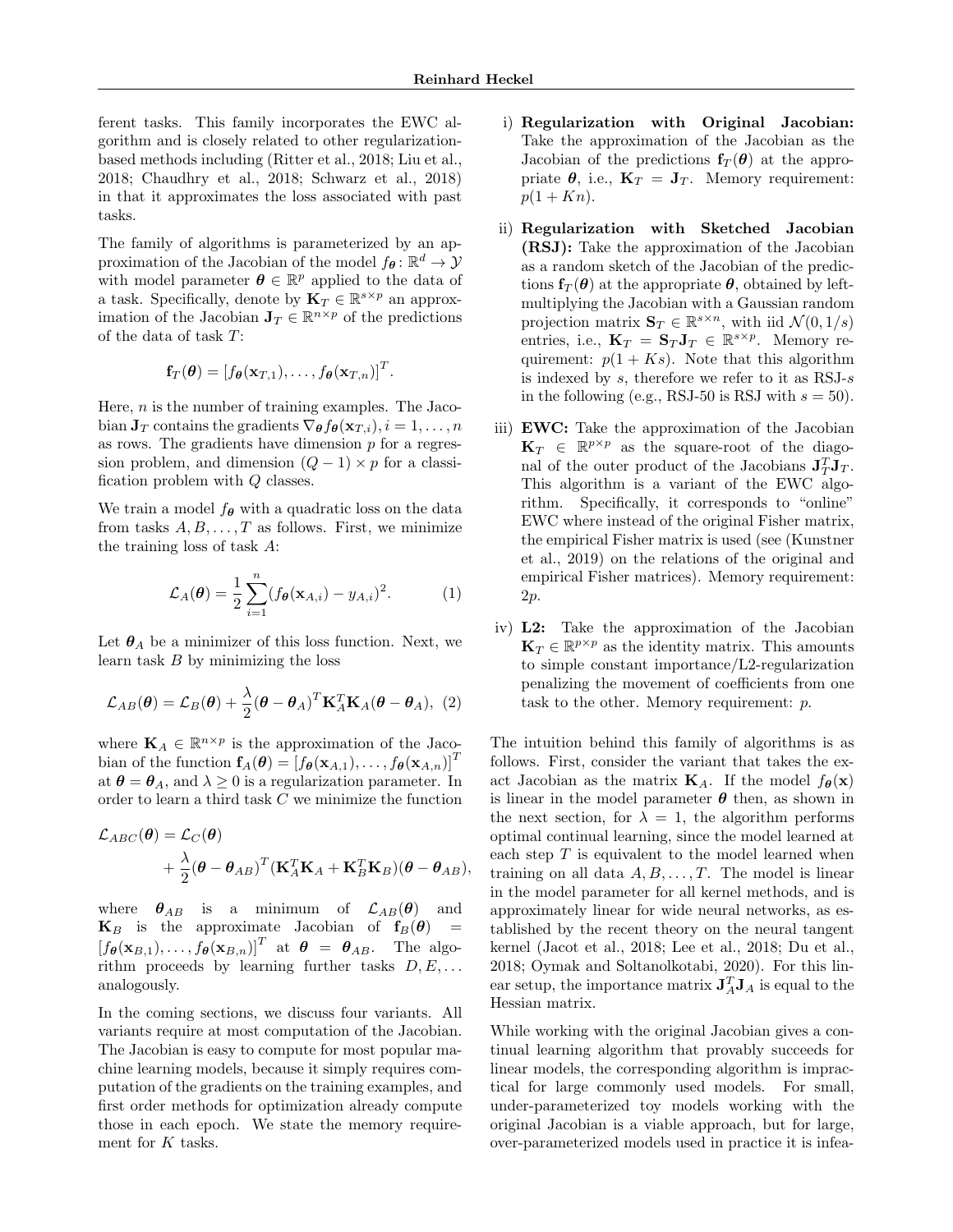sible and impractical to store all the Jacobians, because in that case the memory requirement would be larger than that of storing the training data.

The intuition behind regularization with the sketched Jacobian (RSJ algorithm) is that, if we manage to obtain accurate approximation of the Jacobian outer products  $\mathbf{J}_T^T \mathbf{J}_T$  for all tasks, then we expect the corresponding algorithm to behave similar to the optimal algorithm that works with the original Jacobian. In Section 5 and 6 we show that the sketched Jacobians can provably enable continual learning for linear models and wide neural networks. This comes at a price: larger values of s give a better approximation at a higher memory cost.

The third variant, the EWC algorithm, can be viewed as taking an extreme approach to approximating the Jacobian outer product  $\mathbf{J}_T^T \mathbf{J}_T$  by simply taking its diagonal.

## 4 Empirical observations

We start by evaluating the methods introduced in the previous section on two popular continual learning problems: The MNIST permutation problem and the incremental MNIST problem. We will make a number of empirical observations, and then explain those empirical observations with theoretical results in the remaining sections. All simulations were run on a single RTX 5000 GPU and are reproducible with the code in the supplement.

There are a variety of interesting new state-of-the-art approaches for continual learning. We do not compare to those, because our goal is not to establish a new state-of-the-art method but rather to understand regularization based continual learning algorithms better. However, we compare to "training on all data" as a reference point, which can be viewed as an upper bound for any continual learning algorithm.

#### 4.1 MNIST permutation Problem

The popular MNIST permutation problem (Goodfellow et al., 2015; Kirkpatrick et al., 2017) is as follows. Task A is the original MNIST digit classification problem, and all remaining tasks are obtained by permuting the pixels of each image with a random permutation that is fixed for each task  $B, C, \ldots$ . This is often called task-incremental learning. We apply the family of algorithms introduced in the previous section to continually learning 10 of such tasks with a two-layer fully connected network with 500 hidden nodes and relu-activation functions. Figure 1 shows the results, including the baseline "all data", which means the network has been trained on all data from all tasks. This baseline is an upper bound on the performance of any continual learning algorithm.

We first observe that, perhaps surprisingly, EWC performs extremely well on permuted MNIST: Almost as well as training on all data from all tasks. We find this surprising, because the EWC algorithm works well here even though the Jacobian outer product is not well approximated with its diagonal. To see that the Jacobian outer product,  $J_T^T J_T$ , cannot be well-approximated by its diagonal, note that the number of training examples is  $n = 60000$ , while the number of model parameters is  $p = 397510$ , therefore  $\mathbf{J}_T^T \mathbf{J}_T$  has rank at most n while its diagonal has rank  $p \gg b$ .

The experiment also shows that simple constant importance/L2-regularization performs well, it is only 2%-less than optimal on 10 tasks. Note that for L2 regularization to work well it is critical to scale the penalty of each set of parameters (first layer weights, first layer bias, second layer weights, second layer bias) appropriately (through hyperparameter optimization), which we have done here.

In Section 7 we explain theoretically why EWC (and even constant importance/L2-regularization) can perform so well in some situations.

Also note that the random projection based algorithm RSJ-100 performs similar to EWC for this setup, but not better, because there is little room for improvement to training on all data.

Next, we study the performance of the family of continual learning algorithms on a much smaller model, specifically on a random feature model, with  $6 \cdot 784$ Gaussian random relu features (i.e., we fit the model  $f_{\theta}(\mathbf{x}) = \text{relu}(\Theta \mathbf{x})\theta$ , where  $\Theta$  is a Gaussian random matrix). This model has much fewer parameters than the neural network considered earlier and is linear in the model parameter  $\boldsymbol{\theta}$  (but not in x). Figure 1, bottom panel, depicts the results.

The results show that for this smaller model, the EWC and L2-regularization algorithms perform significantly worse than the random-projection based RSJ algorithm algorithm with a sufficiently large random projection dimension ( $s = 400$ ). The RSJ-400 algorithm performs almost on par with training on all data.

An important observation from this experiment is that the the gap between learning on all data and the RP based algorithm increases from task to task. That is intuitively expected because the error due to the approximate Jacobians accumulates from task to task. We discuss this aspect in Section 5 theoretically.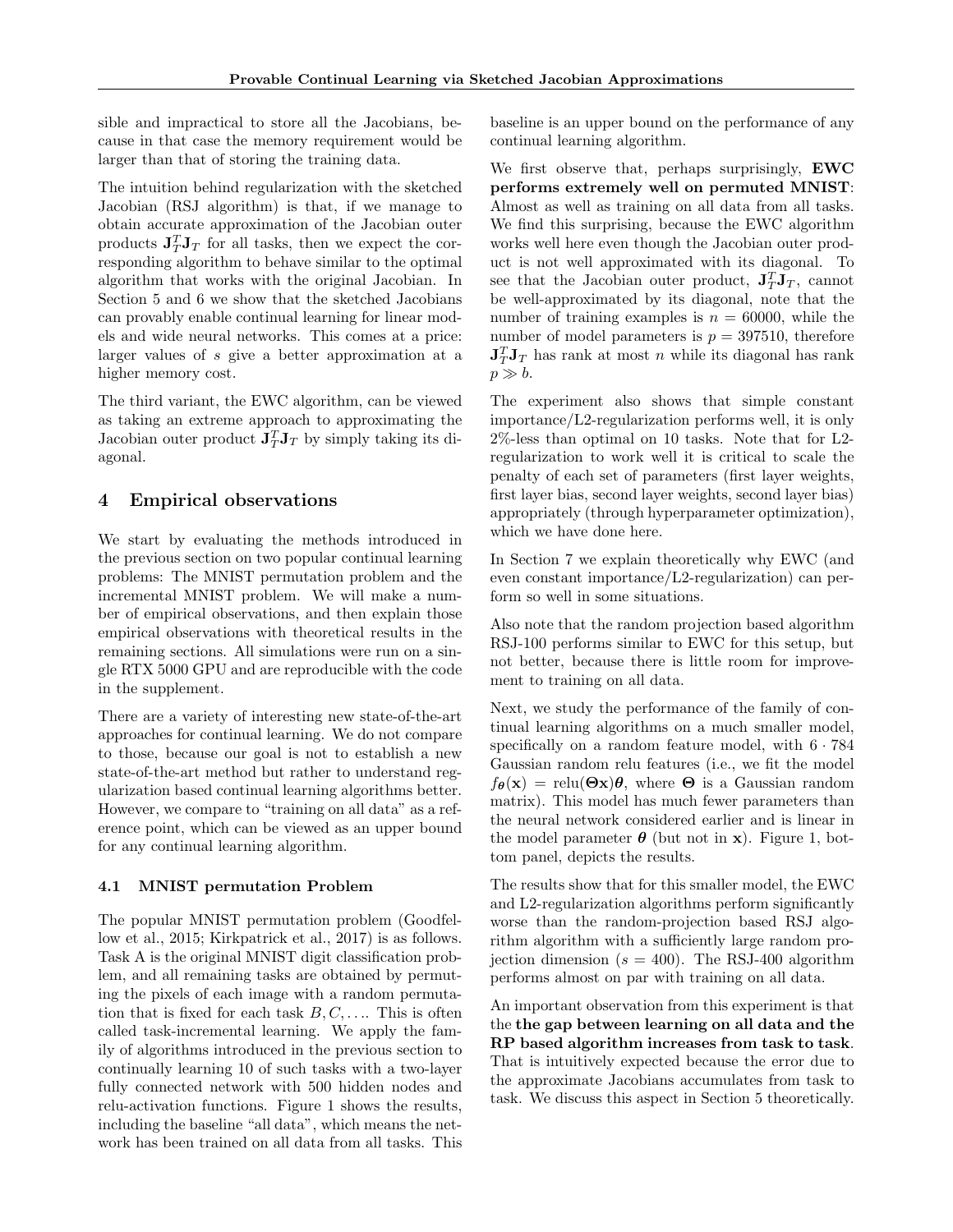

Figure 1: Top: Sequential learning on the MNIST permutation problem for a two-layer fully connected relu network. All data refers to training on all the data of all the tasks. The experiment shows that on this task, if correctly tuned, all algorithms perform close to optimal, i.e., close to training sequentially on all data. Bottom: Sequential learning on the MNIST permutation problem for relu-random feature model with  $6 \cdot 784$  random features. For this model, which is much smaller than the two-layer model from the past experiment, EWC and L2 regularization do not work well, but the RSJ algorithm which uses a much better approximation of the Jacobian significantly improves performance.

#### 4.2 Incremental MNIST problem

Finally, we study the problem of incrementally learning to classify digits. This is called class incremental learning by van de Ven and Tolias (2019); Hsu et al.  $(2019)$ ). Task A is to classify  $\{0,1\}$ , task B to classify  $\{2,3\}$ , etc, until task E which is to classify  $\{8,9\}$ . This problem and variants thereof are a popular continual learning baseline (Kemker et al., 2018; Zenke et al., 2017). Figure 2 shows the performance of the family of algorithms on the incremental learning task. Note that after learning say tasks  $A = \{0, 1\}$  and  $B = \{2, 3\}$ , the method is evaluated on both tasks simultaneously, i.e., on the test set containing all digits  $\{0, 1, 2, 3\}$ . This assumes the task on which we test on is unknown, in contrast to the so called multi-head evaluation mode where the task is known. This evaluation mode is considered much harder, as mentioned earlier.

The results, depicted in Figure 2, show that while EWC fails dramatically for this task (which is well known, cf. Fig. 2a in (Kemker et al., 2018), the RSJ algorithm works almost as well as training on all the data, already for a projection dimension of  $s = 100$ .



Figure 2: Sequentially learning to classify the digits  $\{0, 1\}, \{2, 3\}, \ldots, \{8, 9\}$  with a relu-random feature model with  $6 \cdot 784$  random features. For this problem, EWC does not work at all, but the RSJ algorithm with a sufficiently large random projection (i.e., value of s) works almost as well as training on all data.

#### 5 Guarantees for linear models

We start by providing guarantees for the Jacobian regularization based learning algorithms (based on the full and sketched Jacobian) for linear models. We consider models  $f_{\theta}(\mathbf{x})$  that are linear in  $\theta$ , i.e., there exists a feature map  $\psi: \mathbb{R}^d \to \mathbb{R}^p$ , so that  $f_{\theta}(\mathbf{x}) = \langle \psi(\mathbf{x}), \theta \rangle$ . All kernel methods can be written in this form (although for some kernels this feature map is infinite dimensional).

We start with an illustrative result that guarantees that if we work with the original Jacobian, then regularization based continual learning is provably correct:

**Proposition 1.** Suppose that the model  $f_{\theta}$  is linear in  $\theta$ , and consider the continual learning algorithm with the original Jacobian and with regularization parameter  $\lambda = 1$  trained with  $\ell_2$ -loss. Then the model learned with Jacobian regularization gives exactly the same result as training on the original data.

We hasten to add that it might be obvious to experts in continual learning that regularization based continual learning with the exact Jacobian provably succeeds for linear models; we nevertheless state this formally to put the results to come into context.

As mentioned before, for small, under-parameterized toy models working with the original Jacobian is a viable approach, but for large, over-parameterized models used in practice it is infeasible and impractical, because the memory requirement of storing the Jacobian is larger than that of storing the entire training data.

We next discuss the RSJ algorithm that works with the sketched Jacobian, and for simplicity we focus on learning two tasks A and B. Learning of task A is straightforward and amounts to minimizing the least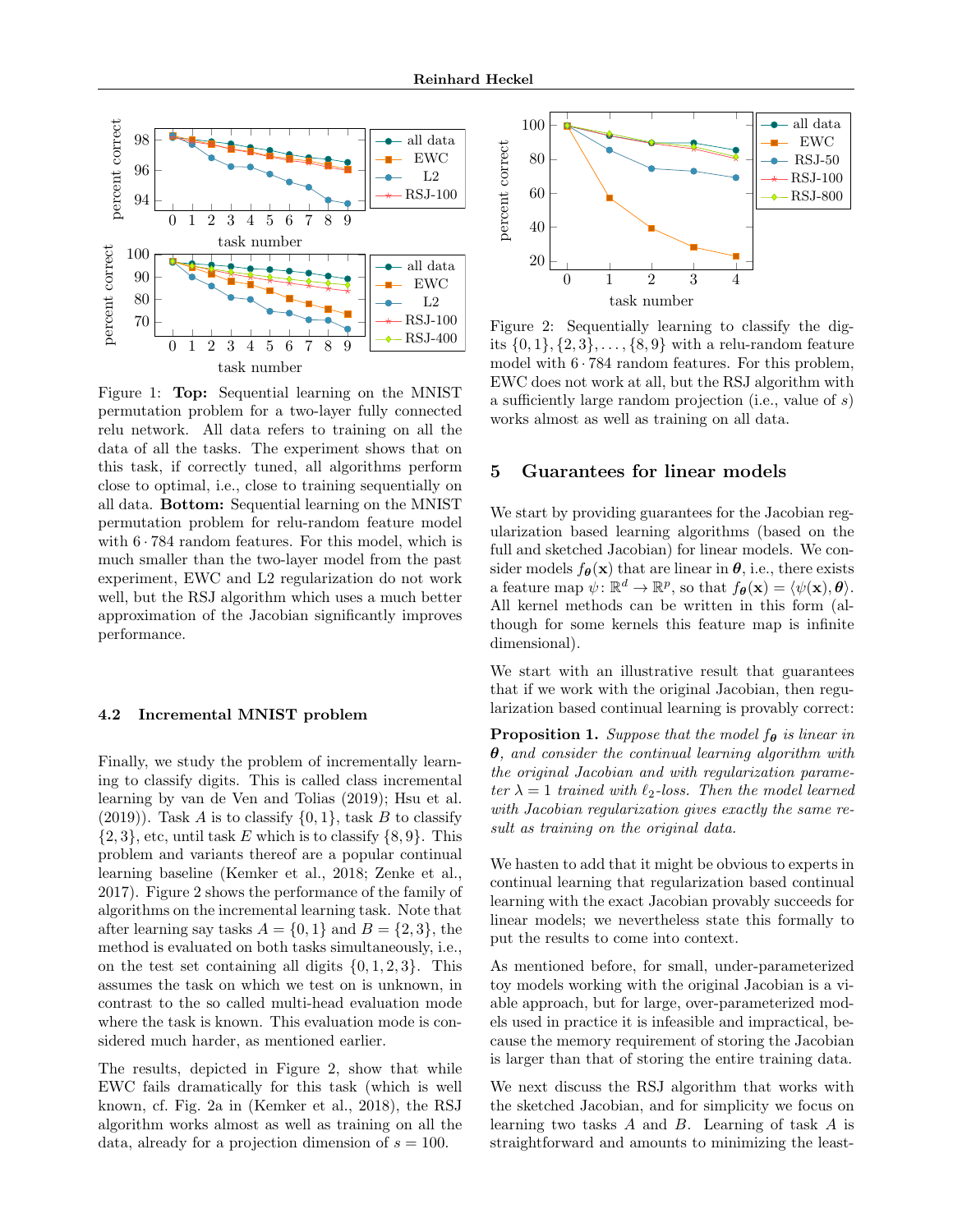squares loss on task A (i.e.,  $\mathcal{L}_A(\theta)$ ). Learning task B after having learned task A amounts to solving the partially sketched least-squares problem:

$$
\mathcal{L}_{AB}(\boldsymbol{\theta}) = \mathcal{L}_{B}(\boldsymbol{\theta}) + \frac{1}{2}(\boldsymbol{\theta} - \boldsymbol{\theta}_{A})^{T} \mathbf{J}_{A}^{T} \mathbf{S}^{T} \mathbf{S} \mathbf{J}_{A}(\boldsymbol{\theta} - \boldsymbol{\theta}_{A}).
$$

This can be viewed as a perturbed version of the leastsquares problem

$$
\tilde{\mathcal{L}}_{AB}(\boldsymbol{\theta}) = \mathcal{L}_A(\boldsymbol{\theta}) + \mathcal{L}_B(\boldsymbol{\theta}) = \frac{1}{2} ||\mathbf{J}\boldsymbol{\theta} - \mathbf{y}||_2^2, \quad (3)
$$

corresponding to training on the entire data. To see this, note that if the random projection dimension is sufficiently large then the matrix  $\mathbf{J}_A^T \mathbf{S}^T \mathbf{S} \mathbf{J}_A$  is a good approximation of the matrix  ${\bf J}_A^T{\bf J}_A$ , which in turn means that the loss  $\mathcal{L}_{AB}$  is a good approximation of the loss  $\mathcal{L}_{AB}$ . Here, we defined

$$
\mathbf{J} = \begin{bmatrix} \mathbf{J}_A \\ \mathbf{J}_B \end{bmatrix}, \quad \mathbf{y} = \begin{bmatrix} \mathbf{J}_A \boldsymbol{\theta}_A \\ \mathbf{y}_B \end{bmatrix}.
$$

Note that the sketch of the Jacobian induces a perturbation, and therefore the solution obtained by minimizing the loss  $\mathcal{L}_{AB}(\theta)$  is in general different than minimizing the loss of the entire data. However, if the Jacobian of  $J_A$  is well approximated by a matrix of rank  $r$ , then we expect that a sketch of dimension  $s = O(r)$  approximates the Jacobian well, and the estimate obtained by minimizing the sketched leastsquares problem is expected to be close to the solution obtained by minimizing the original least-squares problem.

The following result, proven in the supplement, formalizes this intuition by bounding the difference of the gradient descent iterates  $\theta_t$  and  $\tilde{\theta_t}$  on the least squares loss  $\mathcal{L}_{AB}(\theta)$  and the un-perturbed least-squares loss in (3).

**Theorem 1.** Let  $J = U\Sigma V^T$  be the singular value decomposition of **J**,  $\sigma_{\text{max}}$  and  $\sigma_{\text{min}}$  are the largest and smallest singular values, and  $U_r$  and  $U_n$  are the left-singular vectors corresponding to the largest r and the remaining singular values. Let  $\theta_t$  and  $\tilde{\theta}_t$  be the gradient descent iterates with stepsize η starting at  $\tilde{\boldsymbol{\theta}}_0 = \tilde{\boldsymbol{\theta}}_0 = \boldsymbol{0}$  on the aforementioned least-squares problems.

*i)* Suppose that *t* is sufficiently small so that  
\n
$$
(1 - \eta \sigma_{\min}^2)^t \ge 1 - \frac{\sigma_{\min}^2 ||\mathbf{U}_r^T \mathbf{y}||_2}{\sigma_r^2}.
$$
 Then, with probability at least  $1 - 4t \exp\left(-\frac{||\mathbf{J}_A||_F^2}{2||\mathbf{J}_A||^2}\right)$ ,

$$
\left\|\boldsymbol{\theta}_t - \tilde{\boldsymbol{\theta}}_t\right\|_2 \leq 8 \frac{\left\|\mathbf{J}_A\right\|_F}{\sqrt{s}\sigma_r} \frac{1}{\sigma_r} \left\|\mathbf{U}_r^T \mathbf{y}\right\|_2.
$$

ii) Suppose that **J** has rank r. Then, with probability at least  $1 - 2e^{-r^2}$ , for all t,

$$
\left\|\pmb{\theta}^{t}-\tilde{\pmb{\theta}}^{t}\right\|_2\leq \frac{\sigma_{\max}}{\sigma_r}\sqrt{c\frac{r}{s}}\frac{1}{\sigma_r}\|\tilde{\mathbf{r}}_0\|_2.
$$

The theorem consists of two parts, both guaranteeing closeness of the iterates under slightly different assumptions.

The first part guarantees that if the sketch dimension is sufficiently large relative to the effective rank of the matrix  $\mathbf{J}_A$ , measured by  $\|\mathbf{J}_A\|_F/\sigma_r$ , then the solution obtained by applying gradient descent to the original and un-perturbed least-squares problems are very close. If the singular values decay quickly, then the statement ensures that after a certain number of iterations, sufficient to fitting the singular vectors corresponding to large singular values, the iterates are close.

The second part guarantees that the solution obtained by applying gradient descent to the original and unperturbed least-squares problems are very close, provided that the sketch dimension is sufficiently large vided that the sketch dimension is sufficiently large<br>relative to  $\sigma_{\text{max}}\sqrt{r}/\sigma_r \geq ||\mathbf{J}_A||_F/\sigma_r$ . This is a slightly stronger requirement on the sketch dimension, but the closeness holds for all iterations t.

There is a large body of literature which ensures that the solution of a randomly sketched least-squares problem behaves similarly to the solution obtained for the un-perturbed problem (Sarlos, 2006; Agarwal et al., 2012; Pilanci and Wainwright, 2015). The proof of Theorem 1 is conceptually similar to those of prior works, but differs as in our setup only part of the leastsquares problem is sketched, and more importantly, our results also applies to over-parameterized models, unlike many previous results.

#### 5.1 Continual learning on a sequence of two regression tasks

We next apply Theorem 1 to obtain guarantees for continual learning of a regression task with the RSJ algorithm. We show that a sufficiently large sketch dimension provably enables continual learning.

Suppose the data of task T, for  $T \in \{A, B\}$  is generated by a Gaussian linear model

$$
y = \langle \mathbf{x}, \boldsymbol{\theta}_T \rangle + z,
$$

where  $\mathbf{x} \sim \mathcal{N}(0, \mathbf{I})$  and  $z \sim \mathcal{N}(0, \sigma^2)$ . Consider learning a linear model  $f_{\theta}(\mathbf{x}) = \langle \theta, \mathbf{x} \rangle$  with a quadratic loss. The risk if we draw a problem instance from one of the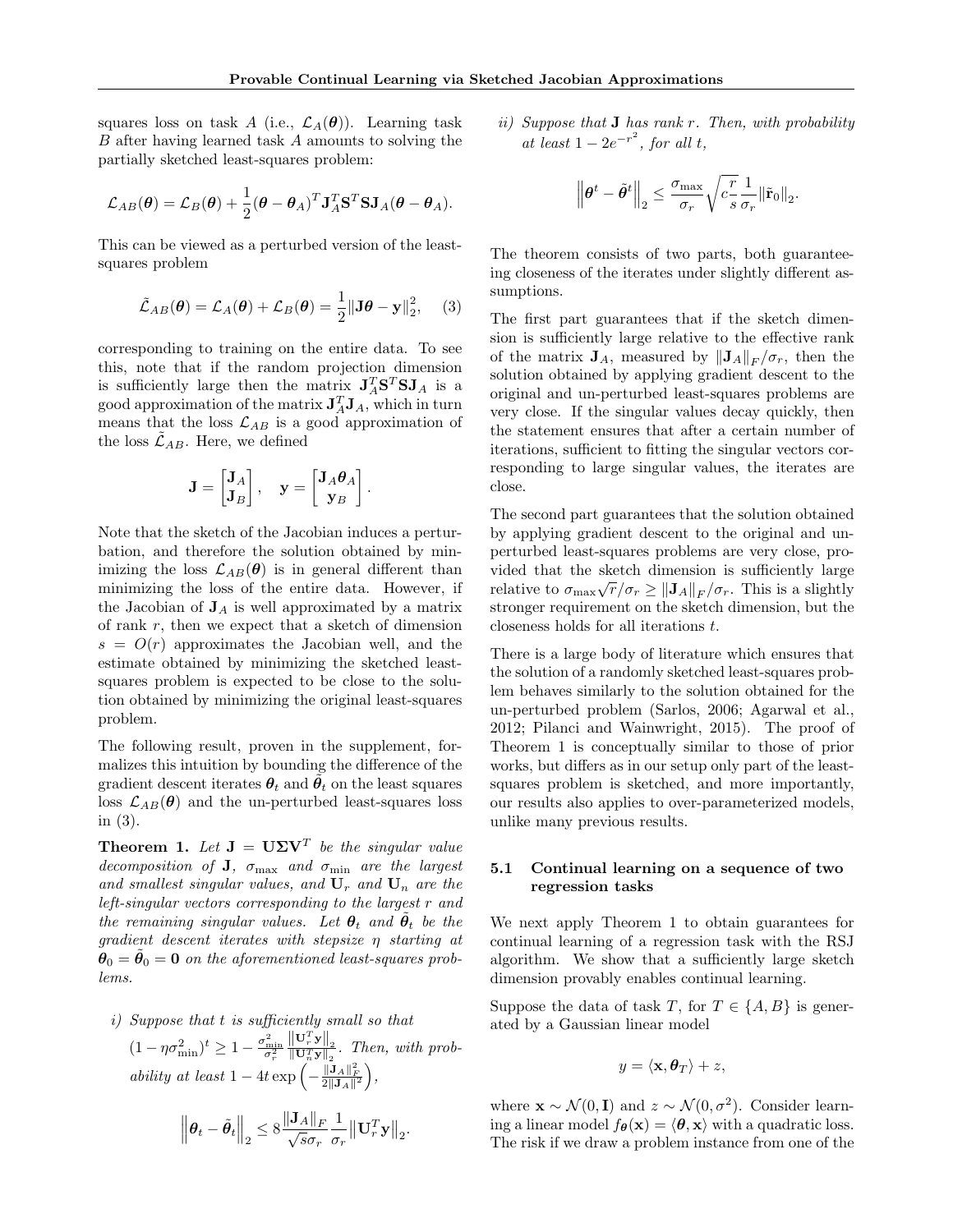two tasks with equal probability is

$$
R(\boldsymbol{\theta}) = \frac{1}{2} \mathbb{E}_{(\mathbf{x}, y) \sim P_A} [(\langle \boldsymbol{\theta}, \mathbf{x} \rangle - y)^2]
$$
  
+ 
$$
\frac{1}{2} \mathbb{E}_{(\mathbf{x}, y) \sim P_B} [(\langle \boldsymbol{\theta}, \mathbf{x} \rangle - y)^2]
$$
  
= 
$$
\|\boldsymbol{\theta} - \boldsymbol{\theta}_A\|_2^2 + \|\boldsymbol{\theta} - \boldsymbol{\theta}_B\|_2^2 + \sigma^2.
$$
 (4)

Thus, the optimal linear model is  $\boldsymbol{\theta}^* = \frac{1}{2}(\boldsymbol{\theta}_A + \boldsymbol{\theta}_B)$ . Suppose we obtain  $n \gg d$  training examples from each of the two tasks and apply gradient descent until convergence on all of the data (i.e., the loss function in (3)). Then, after  $t = O(\log(n)/\log(n/d))$  many gradient descent iterations (see supplement), the corresponding estimate  $\tilde{\theta}_t$  obeys, with high probability,

$$
\left\|\tilde{\boldsymbol{\theta}}_t - \boldsymbol{\theta}^*\right\|_2 \le O\left(\sqrt{\frac{d}{n}}(\left\|\boldsymbol{\theta}_A\right\|_2 + \left\|\boldsymbol{\theta}_B\right\|_2 + \sigma)\right). \quad (5)
$$

If we learn both task sequentially with the RSJ algorithm, we get, by applying Theorem 1, that (see supplement for the details), with high probability,

$$
\|\boldsymbol{\theta}_{t} - \boldsymbol{\theta}^{*}\|_{2} \leq O\left(\left(\sqrt{\frac{d}{n}} + \sqrt{\frac{d}{s}}\right) \left(\|\boldsymbol{\theta}_{A}\|_{2} + \|\boldsymbol{\theta}_{B}\|_{2} + \sigma\right)\right)
$$
\n(6)

Thus, as long as we choose the dimension of the random projection on the order of  $d$  (up to log-factors), the continual learning algorithm probably enables obtaining an estimator that has near-optimal risk, since this ensure that the RHS of (6) is less than a small constant times  $\|\boldsymbol{\theta}_A\|_2 + \|\boldsymbol{\theta}_B\|_2 + \sigma$ , which applied to (4) implies a near-optimal risk (since  $R(\theta_t) \leq R(\theta^*)$  +  $2\|\theta_t - \theta^*\|_2 (\|\theta_t - \theta^*\|_2 + \|\theta_t - \theta_A\|_2 + \|\theta_t - \theta_B\|_2)).$ 

#### 5.2 Continual learning on more than two regression tasks

The analysis from the previous section shows that if we learn two regression tasks sequentially, we obtain an estimate that is accurate up to two error terms  $(cf. (6))$ : The first one is the statistical error due to learning on finite data. The second term is because we are not learning based on the original data of the first task A. If we move from two tasks to three and more the effect of those approximations compounds which makes it difficult to learn a large number of tasks sequentially. This explains why in the simulations shown previously for a linear random feature model (see Fig. 2) the gap between training on all of the data and the RSJ algorithm increases in the number of tasks, and this gap becomes smaller if the approximation becomes better.

## 6 Guarantees for two-layer neural networks in the NTK regime

We now provide guarantees for wide neural networks in the so called neural-tangent-kernel (NTK) regime, in which the networks behave approximately linearly, as established by recent results (Jacot et al., 2018; Lee et al., 2018; Du et al., 2018; Oymak and Soltanolkotabi, 2020).

Consider a two-layer neural network with ReLU activation functions and  $k$  neurons in the hidden layer:

$$
f_{\theta}(\mathbf{x}) = \frac{1}{\sqrt{k}} \text{relu}(\mathbf{x}^T \Theta) \mathbf{v}.
$$
 (7)

Here,  $\mathbf{x} \in \mathbb{R}^d$  is the input of the network,  $\mathbf{\Theta} \in \mathbb{R}^{d \times k}$ are the trainable weights of the first layer and  $\mathbf{v} \in \mathbb{R}^k$ are fixed second-layer weights with the first half equal to 1 and the second half equal to  $-1$ . The trainable parameters are the weight-matrix  $\Theta$ , and we denote with  $\theta$  the vectorized version of this matrix.

that the data points are normalized  $(\Vert \mathbf{x} \Vert_2 = 1)$  and The training data for task T, for  $T \in \{A, B\}$ , consists of n points drawn iid from an (unknown) joint distribution  $(\mathbf{x}_i, y_i) \sim P_T$ , and we assume for convenience that the labels are bounded  $(|y_i| \leq 1)$ .

Similarly as in the previous section, we consider the composite risk

$$
R(\boldsymbol{\theta}) = \frac{1}{2} R_A(\boldsymbol{\theta}) + \frac{1}{2} R_B(\boldsymbol{\theta})
$$
 (8)

where

$$
R_T(\boldsymbol{\theta}) = \mathbb{E}_{(\mathbf{x},y)\sim P_T} \left[ \ell(f_{\boldsymbol{\theta}}(\mathbf{x}), y) \right].
$$

Here,  $\ell : \mathbb{R} \times \mathbb{R} \to [0, 1]$  is a loss function that is 1-Lipschitz in its first argument and obeys  $\ell(y, y) = 0$ ; an example of such a function is  $\ell(z, y) = |z - y|$ . For the composite risk to be small, both the risks of task A and B have to be small.

The following theorem quantifies the risk of the RSJ algorithm with the loss minimized via  $t$ -many iterations of gradient descent. Specifically, we first run gradient descent on the loss of task  $A$ , defined in equation  $(1)$ until convergence, and then run  $t$  iterations on the  $RSJ-loss (2).$ 

Our risk bound depends on the Gram matrix  $\mathbf{K} \in$  $\mathbb{R}^{2n \times 2n}$  with entries defined as

$$
[\mathbf{K}]_{ij} = \frac{1}{2} \left( 1 - \frac{\cos^{-1}(\langle \mathbf{x}_i, \mathbf{x}_j \rangle)}{\pi} \right) \langle \mathbf{x}_i, \mathbf{x}_j \rangle,
$$

where  $(i, j)$  are the pairs of training data points from the two tasks.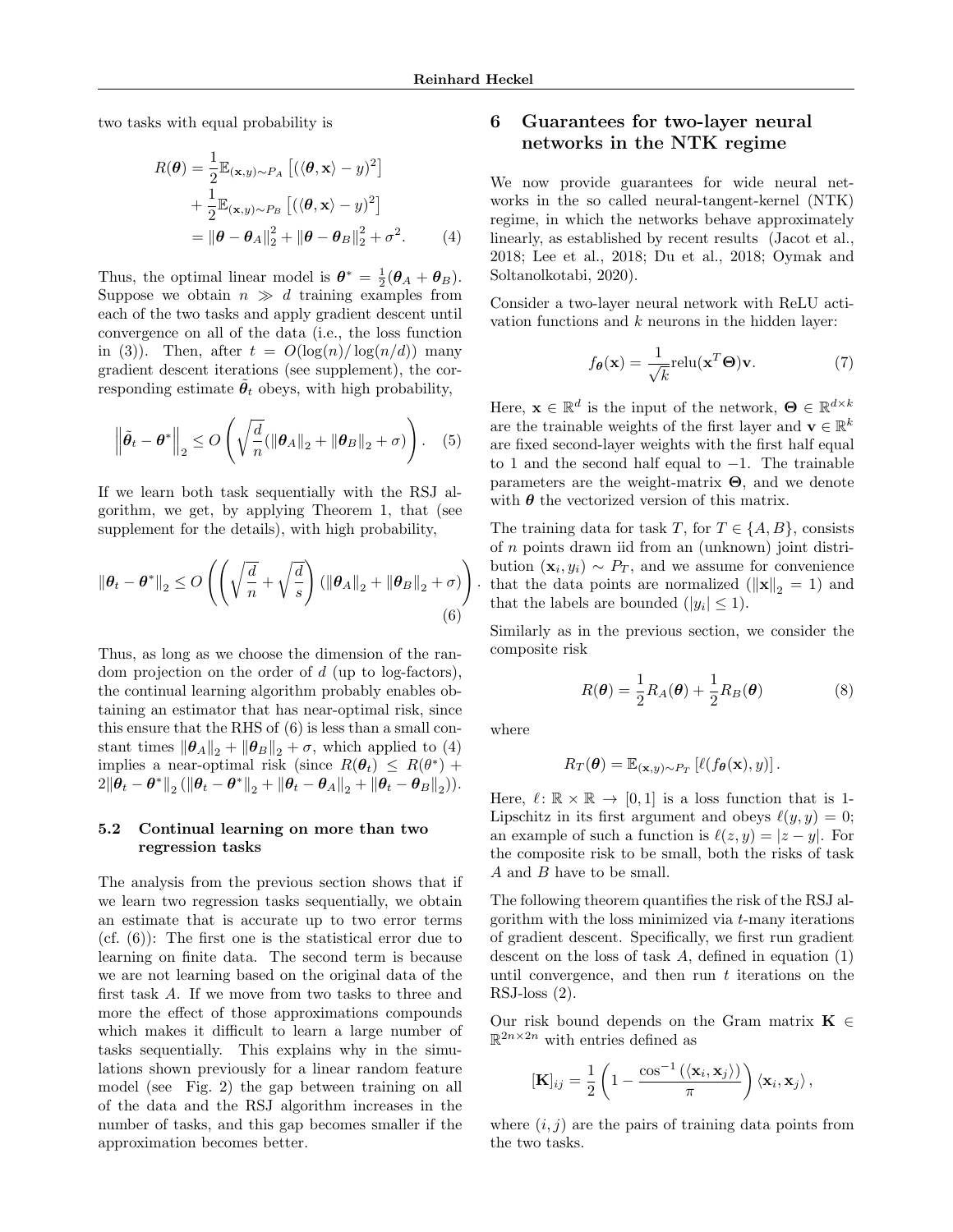**Theorem 2.** Let  $\alpha > 0$  be the smallest singular value of the Gram matrix  $K$ , and consider the network in the NTK regime where  $k \to \infty$ . Let  $f_{\theta_t}$  be the network trained with t iterations of gradient descent applied to the loss of the RSJ algorithm. Then with probability at least  $1-4t \exp(-\frac{\|\mathbf{J}_A\|_F^2}{2\|\mathbf{J}_A\|^2})$ , the risk of the network trained with at least  $t \geq \frac{\log(1-\eta\alpha)}{\log(1/n)}$  $\frac{\log(1-\eta\alpha)}{\log(1/n)}$  gradient iterations is bounded by

$$
R(\theta_t) \le 2\sqrt{\frac{1}{n}\mathbf{y}^T\mathbf{K}^{-1}\mathbf{y}}
$$
  
+  $\frac{3}{\sqrt{n}} + \frac{1}{\sqrt{s}\alpha^2} \left(10\|\mathbf{J}_A\|_F + \frac{\|\mathbf{K}\|_F}{\sqrt{n}}\right)$ , (9)

where  $\mathbf{y} = [\mathbf{y}_A, \mathbf{y}_B] \in \mathbb{R}^{2n}$  contains the labels of the training data of the two tasks.

The theorem establishes that the risk is bounded by a complexity measure of the data defined as  $\sqrt{\frac{1}{n}\mathbf{y}^T\mathbf{K}^{-1}\mathbf{y}}$ , plus two perturbation terms, one of which depends on the quality of the random projection. The complexity measure of the data has been studied by Arora et al. (2019), and measures whether the training set of tasks  $A$  and  $B$  can be well represented with the kernel associated with the relunetwork. If those training sets can be well represented with this kernel, the complexity measure  $\sqrt{\frac{1}{n} \mathbf{y}^T \mathbf{K}^{-1} \mathbf{y}}$ is small. See (Arora et al., 2019) for a detailed discussion on the interpretation of this complexity measure.

For our purpose, it is important to note that if we were to train the neural network on the data from task A and  $B$  simultaneously, we would obtain the same risk bound as above but without the perturbation term in equation (9) starting with  $\frac{1}{\sqrt{s}\alpha^2}$ . The perturbation term is small if the dimension of the random projection is on the order of the effective rank of the Jacobian  $J_A$ ; this term can be computed from the data and thus we can verify whether we are choosing the random projection dimension s sufficiently large.

## 7 Negative results for learning Gaussian mixture models sequentially with EWC

In this section we study the popular data permutation experiment theoretically, and show why EWC and L2 regularization can perform well even in a setup where the diagonal of the Jacobian outer product is a poor approximation of the original Jacobian outer product (recall the experiment in Figure 1).

Consider a binary version of the MNIST permutation experiment. Task A is to classify the digits  $\{0, 1\}$  from the original feature vectors (i.e., the vectorized  $28 \times$ 



Figure 3: A visualization of the permutation task: The first axis shows task A of distinguishing ones and zeros. The second axis shows task B of distinguishing shuffled ones and zeros (each image is shuffled with the same random permutation). Due to the random shuffling, the two axis are approximately orthogonal. We therefore model this with a Gaussian mixture model where the two tasks are orthogonal to each other.

28 pixel images), task B to classify the digits  $\{0, 1\}$ from the vectorized images permuted with a random perturbation, fixed for task  $B$ , and task  $C$  is generated in the same way, with a new permutation.

A simple mathematical abstraction for this is a Gaussian mixture model where the class means of the two classes point in different directions. In the MNIST permutation experiment, task B is obtained by simply shuffling each of the feature vectors (the pixels) with a random permutation.

This can be modeled with a new task B of the Gaussian mixture model with class means that are nearorthogonal to the means of task A. This is illustrated in Figure 3. Motivated by this observation, we study the following Gaussian mixture model for continual learning.

Gaussian mixture model for continual learning: Consider the standard binary classification setting, where the data for each task is distributed as a mixture of two Gaussians. For task  $T = A, B, \ldots$ , the response  $y \in \{-1, 1\}$  is uniformly distributed, and the feature vector  $x$  given the class label  $y$  is distributed as  $\mathbf{x}|y \sim \mathcal{N}(y\mu_T, \sigma^2 \mathbf{I}).$  Here,  $\mu_T \in \mathbb{R}^d$  is a fixed class mean vector with unit norm, and  $\sigma^2 > 0$  is the withinclass variance. The Bayes optimal classifier for a given task is  $\hat{y}(\mathbf{x}) = \text{sign}(\langle \boldsymbol{\mu}_T, \mathbf{x} \rangle).$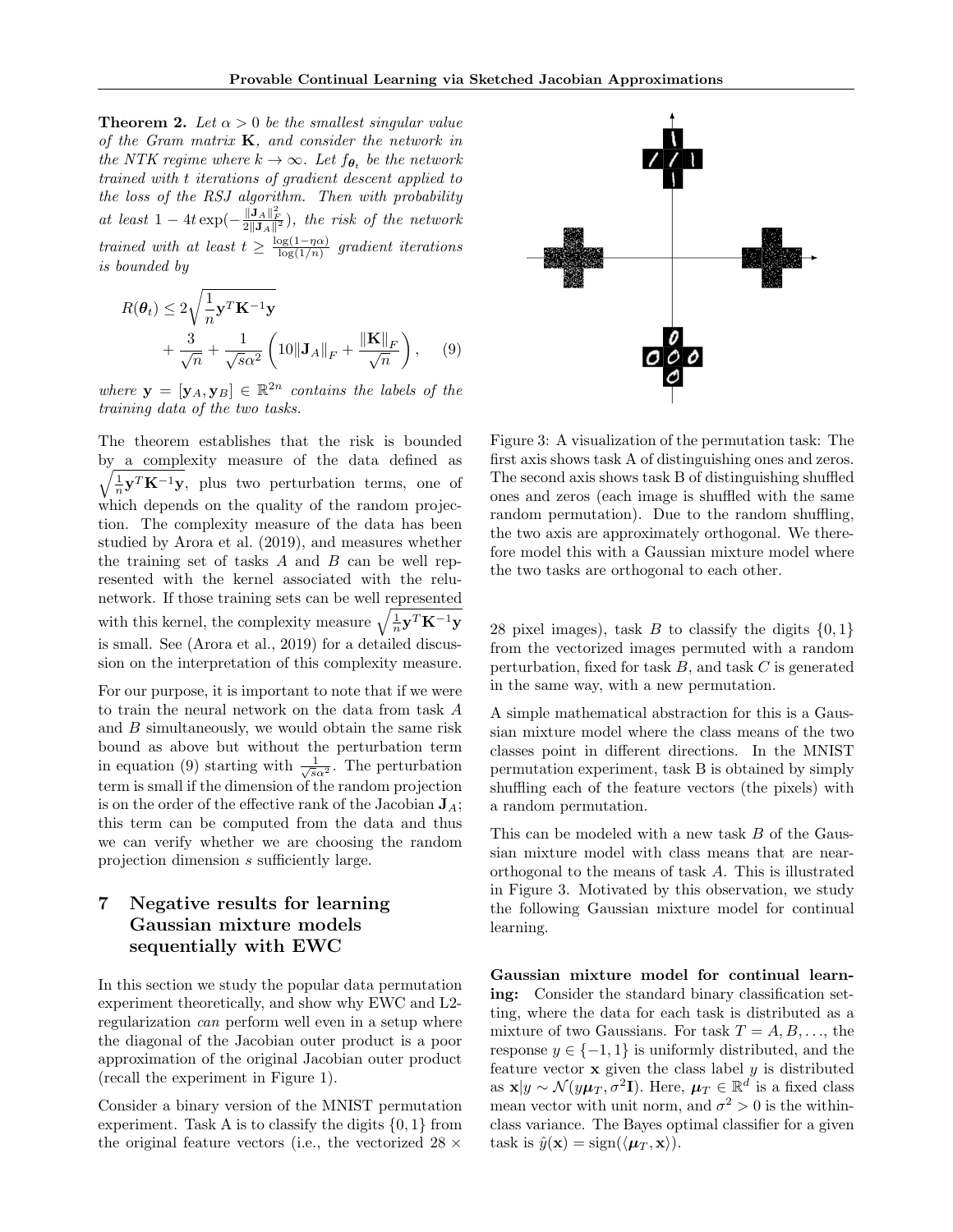Consider the linear classifier  $\hat{y}_{\theta}(\mathbf{x}) = \text{sign}(\langle \theta, \mathbf{x} \rangle)$ . The corresponding Bayes risk on task T is

$$
R_T(\boldsymbol{\theta}) = \mathrm{P}_{(\mathbf{x},y)\sim P_T} \left[ \mathbb{1}\{\hat{y}(\mathbf{x}) \neq y\} \right] = \Phi\left(\frac{\langle \boldsymbol{\theta}, \boldsymbol{\mu}_T \rangle}{\|\boldsymbol{\theta}\|_2 \sigma}\right),
$$

where  $\Phi(x) = (2\pi)^{-1/2} \int_{-\infty}^{x} e^{-t^2/2} dt$  is the cumulative distribution function of the standard normal distribution. Our goal is to learn the tasks sequentially so that the risk of a task chosen with equal probability is small. Specifically, we wish the risk

$$
R_{A:T}(\boldsymbol{\theta}) = \frac{1}{T} (R_A(\boldsymbol{\theta}) + R_B(\boldsymbol{\theta}) + \ldots + R_T(\boldsymbol{\theta}))
$$

to be small. For simplicity, we consider two tasks A and B. The optimal  $\theta$  that minimizes the risk of tasks A and B, i.e.,  $R_{AB}$  is is a linear combination of the two optimal points for the individual tasks  $\boldsymbol{\theta}_{AB}^* = \boldsymbol{\mu}_A + \boldsymbol{\mu}_B$ .

We next identify a setup in which the EWC algorithm and L2 regularization provably succeed in learning tasks A and B sequentially. The EWC algorithm in our formulation is trained with the quadratic loss, and not with another suitable loss such as cross-entropy, and we consider the infinite-data case, i.e., we study EWC and L2 applied to the population risk, so that we do not have to take finite-data effects into account.

**Theorem 3.** Suppose that the class means  $\mu_A, \mu_B \in$  $\mathbb{R}^d$  lie on a hypercube, i.e., each entry has equal magnitude  $1/d$  and that the inner product between the class means is non-negative  $\langle \mu_A, \mu_B \rangle \geq 0$ ). Then:

- i) There is a choice of regularization parameter  $\lambda$ , such that  $EWC$  is optimal (i.e., its solution minimizes the Bayes risk).
- ii) There is a choice of regularization parameter  $\lambda$ , such that  $L2$  is optimal.

This result allows the diagonal of the Jacobian outer product (i.e., the Hessian for this setup) to be a poor approximation of the Jacobian outer product. Thus, perhaps surprisingly, there are setups where EWC (and L2-regularization) provably succeeds even when the penalty of EWC (or L2-regularization) is a poor approximation of the loss on past data.

The MNIST permutation problem approximately corresponds to a setup where the class mean are on a hypercube (because most pixels are one or zero) and therefore the theorem gives a potential justification why EWC works so well on this problem.

At the same time, there exist, as expected, problem instances where EWC and L2 regularization provably fail at continual learning, even if given infinitely many training examples:

Theorem 4. There are problem instance of the Gaussian mixture model in  $\mathbb{R}^d, d \geq 3$  (i.e., a choice of  $\mu_A, \mu_B$ , and  $\sigma^2$ ) such that:

- i) The risk of EWC for all values of the regularization parameter  $\lambda$  is at least 3/2-times the optimal risk:  $R_{AB}(\theta_{EWC}) \geq 3/2R_{AB}(\theta_{AB}^*).$
- ii) The risk of L2-regularization for all values of the regularization parameter  $\lambda$  is 3/2-times the optimal risk:  $R_{AB}(\theta_{L2}) \geq 3/2R_{AB}(\theta_{AB}^*)$ .

## 8 Conclusion

In this paper we studied a family of algorithms in order to understand regularization based continual learning algorithms. We showed that popular regularizationbased learning algorithms, in particular EWC, can provably fail if the regularization does not approximate the loss for past data well. We also showed that this can be fixed by working with better approximations of the Jacobian. However, while the resulting algorithm provably succeeds, it might comes at a high memory cost. Our results indicate that regularizationbased continual learning algorithms that provably succeed for a variety of setups might need to have a large memory footprint in return.

## 9 Acknowledgements

Many thanks to Paul Hand for discussions about continual learning. RH is supported by the Institute of Advanced Studies at the Technical University of Munich, and the Deutsche Forschungsgemeinschaft (DFG, German Research Foundation) - 456465471, 464123524, and by the NSF under award IIS-1816986.

#### References

- Robert M. French. Catastrophic forgetting in connectionist networks. Trends in Cognitive Sciences, 3(4): 128–135, 1999.
- Anthony Robins. Catastrophic Forgetting, Rehearsal and Pseudorehearsal. Connection Science, 7(2):123– 146, 1995.
- Ian J. Goodfellow, Mehdi Mirza, Da Xiao, Aaron Courville, and Yoshua Bengio. An Empirical Investigation of Catastrophic Forgetting in Gradient-Based Neural Networks.  $arXiv:1312.6211$  [cs, stat], 2015.
- Andrei A. Rusu, Neil C. Rabinowitz, Guillaume Desjardins, Hubert Soyer, James Kirkpatrick, Koray Kavukcuoglu, Razvan Pascanu, and Raia Hadsell. Progressive Neural Networks. arXiv:1606.04671  $\sqrt{cs}$ , 2016.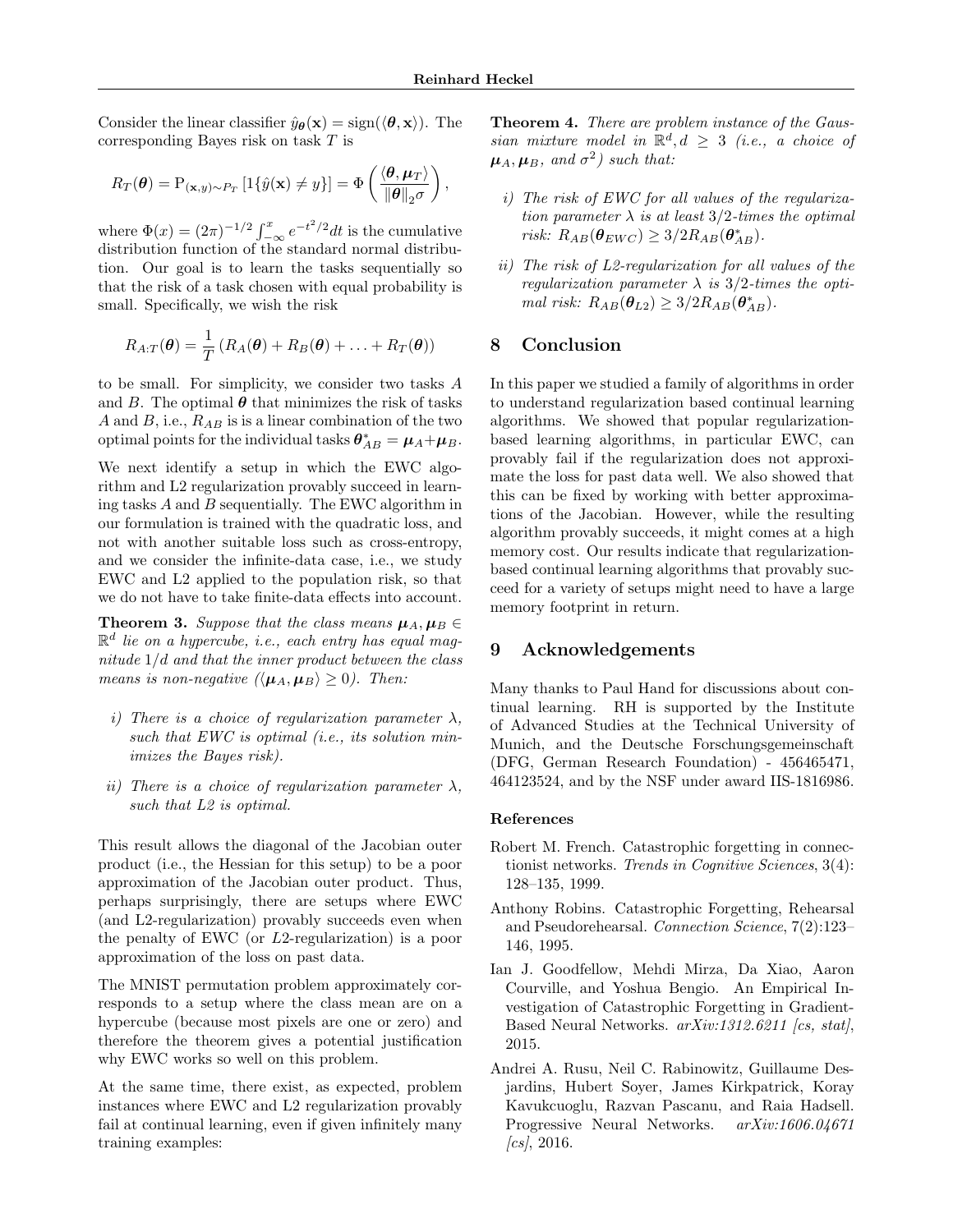- Sylvestre-Alvise Rebuffi, Alexander Kolesnikov, Georg Sperl, and Christoph H. Lampert. iCaRL: Incremental Classifier and Representation Learning. In Proceedings of the IEEE Conference on Computer Vision and Pattern Recognition, pages 2001–2010, 2017.
- Hanul Shin, Jung Kwon Lee, Jaehong Kim, and Jiwon Kim. Continual Learning with Deep Generative Replay. In Neural Information Processing Systems, volume 30, 2017.
- Z. Li and D. Hoiem. Learning without Forgetting. IEEE Transactions on Pattern Analysis and Machine Intelligence, 40(12):2935–2947, 2018.
- James Kirkpatrick, Razvan Pascanu, Neil Rabinowitz, Joel Veness, Guillaume Desjardins, Andrei A. Rusu, Kieran Milan, John Quan, Tiago Ramalho, Agnieszka Grabska-Barwinska, Demis Hassabis, Claudia Clopath, Dharshan Kumaran, and Raia Hadsell. Overcoming catastrophic forgetting in neural networks. Proceedings of the National Academy of Sciences, 114(13):3521–3526, 2017.
- Friedemann Zenke, Ben Poole, and Surya Ganguli. Continual Learning Through Synaptic Intelligence. In International Conference on Machine Learning, pages 3987–3995, 2017.
- Hippolyt Ritter, Aleksandar Botev, and David Barber. Online Structured Laplace Approximations for Overcoming Catastrophic Forgetting. Advances in Neural Information Processing Systems, 31:3738– 3748, 2018.
- X. Liu, M. Masana, L. Herranz, J. Van de Weijer, A. M. López, and A. D. Bagdanov. Rotate your Networks: Better Weight Consolidation and Less Catastrophic Forgetting. In 2018 24th International Conference on Pattern Recognition (ICPR), pages 2262–2268, 2018.
- Arslan Chaudhry, Puneet K. Dokania, Thalaiyasingam Ajanthan, and Philip H. S. Torr. Riemannian Walk for Incremental Learning: Understanding Forgetting and Intransigence. In Proceedings of the European Conference on Computer Vision (ECCV), pages 532–547, 2018.
- Jonathan Schwarz, Wojciech Czarnecki, Jelena Luketina, Agnieszka Grabska-Barwinska, Yee Whye Teh, Razvan Pascanu, and Raia Hadsell. Progress & Compress: A scalable framework for continual learning. In International Conference on Machine Learning, pages 4528–4537, 2018.
- Pingbo Pan, Siddharth Swaroop, Alexander Immer, Runa Eschenhagen, Richard E. Turner, and Mohammad Emtiyaz Khan. Continual Deep Learning by Functional Regularisation of Memorable Past.  $arXiv:2004.14070$  [cs, stat], 2021.
- Ronald Kemker, Marc McClure, Angelina Abitino, Tyler Hayes, and Christopher Kanan. Measuring Catastrophic Forgetting in Neural Networks. In Proceedings of the AAAI Conference on Artificial Intelligence, volume 32, 2018.
- Dong Yin, Mehrdad Farajtabar, Ang Li, Nir Levine, and Alex Mott. Optimization and Generalization of Regularization-Based Continual Learning: A Loss Approximation Viewpoint.  $arXiv:2006.10974$  [cs, stat $\vert$ , 2020.
- Mehdi Abbana Bennani, Thang Doan, and Masashi Sugiyama. Generalisation Guarantees for Continual Learning with Orthogonal Gradient Descent.  $arXiv:2006.11942$  [cs, stat], 2020.
- Pierre Alquier, The Tien Mai, and Massimiliano Pontil. Regret Bounds for Lifelong Learning. In International Conference on Artificial Intelligence and Statistics, pages 261–269, 2017.
- Thang Doan, Mehdi Abbana Bennani, Bogdan Mazoure, Guillaume Rabusseau, and Pierre Alquier. A Theoretical Analysis of Catastrophic Forgetting through the NTK Overlap Matrix. In International Conference on Artificial Intelligence and Statistics, pages 1072–1080, 2021.
- Paul Ruvolo and Eric Eaton. ELLA: An Efficient Lifelong Learning Algorithm. In International Conference on Machine Learning, pages 507–515, 2013.
- Haoran Li, Aditya Krishnan, Jingfeng Wu, Soheil Kolouri, Praveen K. Pilly, and Vladimir Braverman. Lifelong Learning with Sketched Structural Regularization. In Asian Conference on Machine Learning, 2021.
- Frederik Kunstner, Lukas Balles, and Philipp Hennig. Limitations of the Empirical Fisher Approximation for Natural Gradient Descent. In Neural Information Processing Systems, 2019.
- Arthur Jacot, Franck Gabriel, and Clement Hongler. Neural Tangent Kernel: Convergence and Generalization in Neural Networks. In Neural Information Processing Systems, pages 8571–8580, 2018.
- Jaehoon Lee, Yasaman Bahri, Roman Novak, Samuel S. Schoenholz, Jeffrey Pennington, and Jascha Sohl-Dickstein. Deep Neural Networks as Gaussian Processes. In International Conference on Learning Representations, 2018.
- Simon S. Du, Xiyu Zhai, Barnabas Poczos, and Aarti Singh. Gradient Descent Provably Optimizes Overparameterized Neural Networks. In International Conference on Learning Representations, 2018.
- Samet Oymak and Mahdi Soltanolkotabi. Towards moderate overparameterization: Global convergence guarantees for training shallow neural net-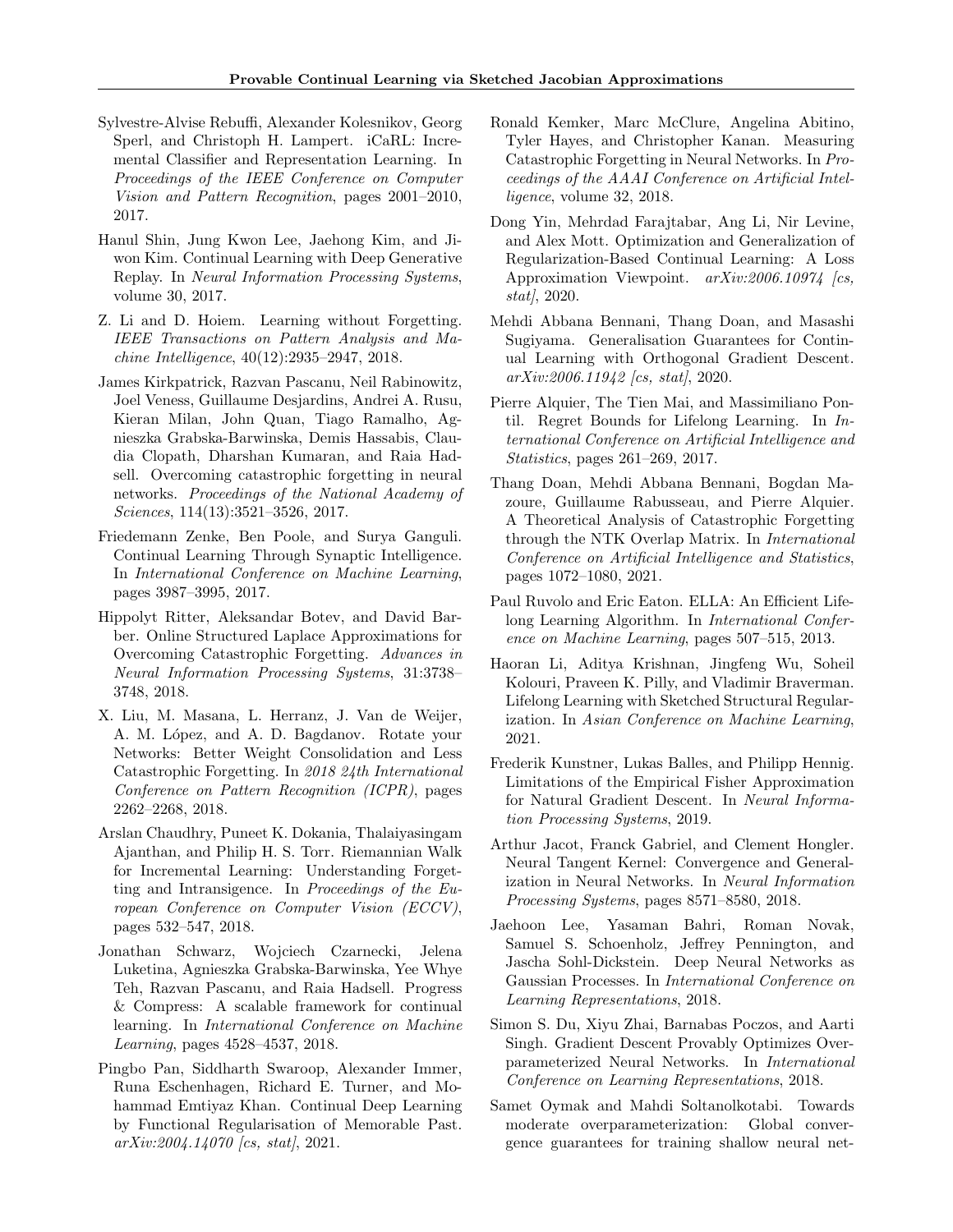works. IEEE Journal on Selected Areas in Information Theory, 2020.

- Gido M. van de Ven and Andreas S. Tolias. Three scenarios for continual learning.  $arXiv:1904.07734$  $\int_{\mathcal{C}}$  (cs, stat), 2019.
- Yen-Chang Hsu, Yen-Cheng Liu, Anita Ramasamy, and Zsolt Kira. Re-evaluating Continual Learning Scenarios: A Categorization and Case for Strong Baselines. arXiv:1810.12488 [cs], 2019.
- Tamas Sarlos. Improved Approximation Algorithms for Large Matrices via Random Projections. In IEEE Symposium on Foundations of Computer Science (FOCS'06), pages  $143-152$ , 2006.
- Alekh Agarwal, Sahand Negahban, and Martin J. Wainwright. Fast global convergence of gradient methods for high-dimensional statistical recovery. Annals of Statistics, 40(5):2452–2482, 2012.
- M. Pilanci and M. J. Wainwright. Randomized Sketches of Convex Programs With Sharp Guarantees. IEEE Transactions on Information Theory, 61 (9):5096–5115, 2015.
- Sanjeev Arora, Simon Du, Wei Hu, Zhiyuan Li, and Ruosong Wang. Fine-Grained Analysis of Optimization and Generalization for Overparameterized Two-Layer Neural Networks. In International Conference on Machine Learning, pages 322–332, 2019.
- Mark Rudelson and Roman Vershynin. Nonasymptotic theory of random matrices: Extreme singular values. In Proceedings of the International Congress of Mathematicians, volume 3, pages 1576– 1602, 2010.
- Mehryar Mohri, Afshin Rostamizadeh, and Ameet Talwalkar. Foundations of Machine Learning. MIT Press, 2012. ISBN 978-0-262-30473-3.
- Reinhard Heckel and Fatih Furkan Yilmaz. Early Stopping in Deep Networks: Double Descent and How to Eliminate it. In International Conference on Learning Representations, 2021.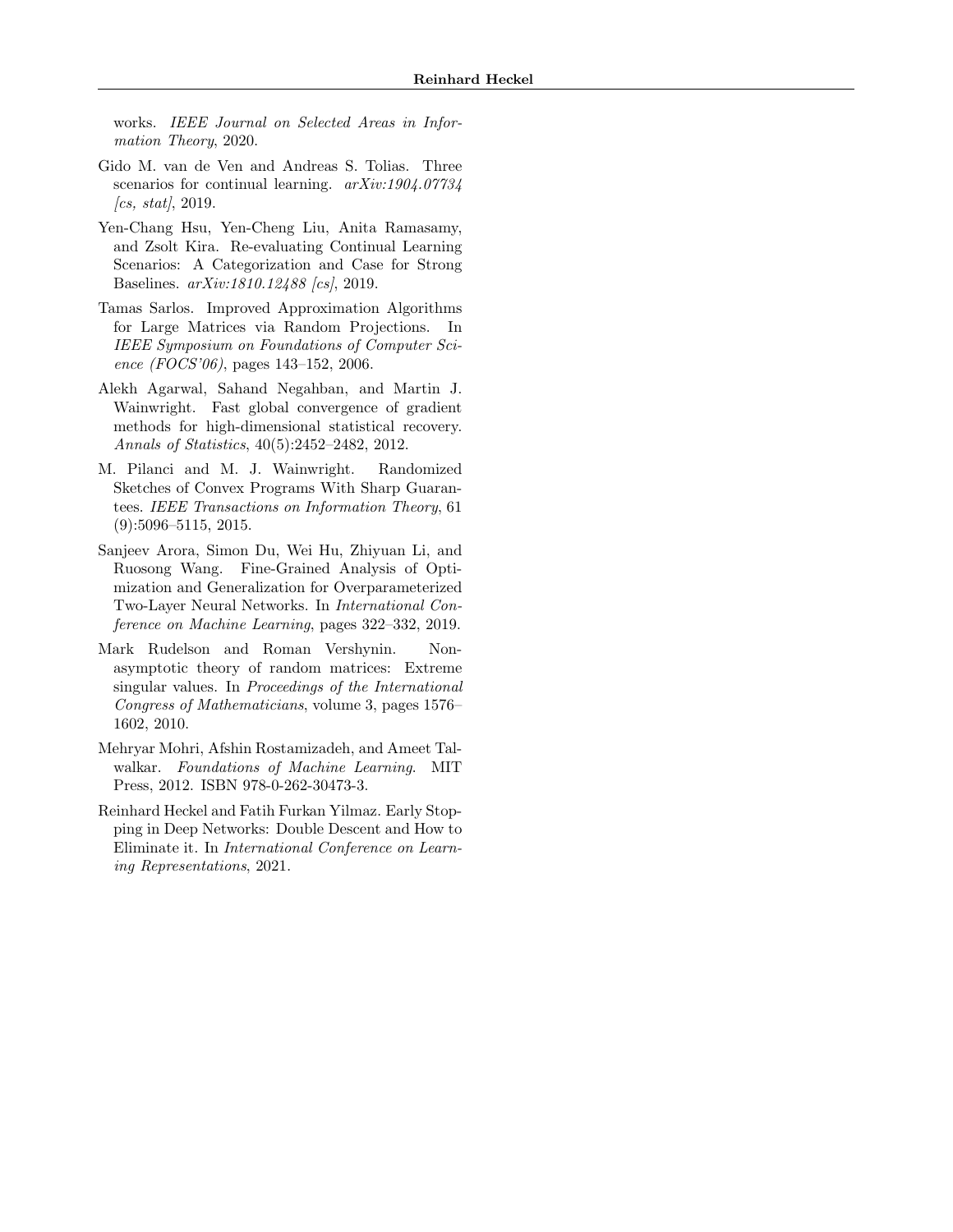## A Proof of Proposition 1

For a linear model, the Jacobian  $J_T \in \mathbb{R}^{n \times p}$  contains the feature maps  $\psi(\mathbf{x}_i)$  as rows. With this notation, the loss function of task A becomes

$$
\mathcal{L}_A(\boldsymbol{\theta}) = \frac{1}{2} \|\mathbf{J}_A \boldsymbol{\theta} - \mathbf{y}_A\|_2^2,
$$

where  $\mathbf{y}_A \in \mathbb{R}^n$  are the responses of task A. The minimizer  $\theta_A$  obeys

$$
\mathbf{J}_A^T \mathbf{J}_A \boldsymbol{\theta}_A = \mathbf{J}_A^T \mathbf{y}_A.
$$

Next, consider learning  $B$  after  $A$  and note that

$$
\min_{\theta} \mathcal{L}_{AB}(\theta) = \min_{\theta} \frac{1}{2} (\mathbf{J}_{B}\theta - \mathbf{y}_{B})^{T} (\mathbf{J}_{B}\theta - \mathbf{y}_{B}) + \frac{\lambda}{2} (\theta - \theta_{A})^{T} \mathbf{J}_{A}^{T} \mathbf{J}_{A}(\theta - \theta_{A}).
$$
\n
$$
= \min_{\theta} \frac{1}{2} ||\mathbf{J}_{B}\theta - \mathbf{y}_{B}||_{2}^{2} + \frac{\lambda}{2} \theta^{T} \mathbf{J}_{A}^{T} \mathbf{J}_{A}\theta - \lambda \theta^{T} \mathbf{J}_{A}^{T} \mathbf{J}_{A}\theta_{A}^{T}
$$
\n
$$
= \min_{\theta} \frac{1}{2} ||\mathbf{J}_{B}\theta - \mathbf{y}_{B}||_{2}^{2} + \frac{\lambda}{2} \theta^{T} \mathbf{J}_{A}^{T} \mathbf{J}_{A}\theta - \lambda \theta^{T} \mathbf{J}_{A}^{T} \mathbf{y}_{A}
$$
\n
$$
= \min_{\theta} \frac{1}{2} ||\mathbf{J}_{B}\theta - \mathbf{y}_{B}||_{2}^{2} + \frac{\lambda}{2} ||\mathbf{J}_{A}\theta - \mathbf{y}_{A}||_{2}^{2}.
$$

The analogous argument shows that the minimizer of  $\mathcal{L}_{ABC}(\theta)$  is equal to the minimizer of  $\mathcal{L}_A(\theta) + \mathcal{L}_B(\theta)$  +  $\mathcal{L}_C(\boldsymbol{\theta})$ , and likewise for more tasks.

#### B Proof of Theorem 1: Analysis for sketched least-squares

In this section we prove Theorem 1 by showing that under certain conditions, the solution to a sketched least squares is close to that of an associated non-sketched one.

#### B.1 Proof of Theorem 1, part i

We consider the least-squares objective

$$
\mathcal{L}_{AB}(\theta) = \mathcal{L}_{B}(\theta) + \frac{1}{2}(\theta - \theta_A)^T \mathbf{J}_{A}^T \mathbf{S}^T \mathbf{S} \mathbf{J}_{A}(\theta - \theta_A)
$$
  
\n
$$
= \frac{1}{2} \theta^T \mathbf{J}_{B}^T \mathbf{J}_{B} \theta - \theta^T \mathbf{J}_{B}^T \mathbf{y}_{B} + \frac{1}{2} \theta^T \mathbf{J}_{A}^T \mathbf{S}^T \mathbf{S} \mathbf{J}_{A} \theta - \theta^T \mathbf{J}_{A}^T \mathbf{S}^T \mathbf{S} \mathbf{J}_{A} \theta_A + c
$$
  
\n
$$
= \frac{1}{2} \theta^T \left[ \mathbf{J}_{A}^T \mathbf{S}^T, \mathbf{J}_{B}^T \right] \begin{bmatrix} \mathbf{S} \mathbf{J}_{A} \\ \mathbf{J}_{B} \end{bmatrix} \theta - \theta^T \left[ \mathbf{J}_{A}^T \mathbf{S}^T, \mathbf{J}_{B}^T \right] \begin{bmatrix} \mathbf{S} \mathbf{J}_{A} \theta_A \\ \mathbf{y}_{B} \end{bmatrix} + c
$$
  
\n
$$
= \frac{1}{2} \theta^T \mathbf{J}^T \mathbf{P} \mathbf{J} \theta - \theta^T \mathbf{J}^T \mathbf{P} \mathbf{y} + c.
$$

Here, c is a numerical constant, independent of the optimization parameter  $\theta$ , and we defined

$$
\mathbf{J} = \begin{bmatrix} \mathbf{J}_A \\ \mathbf{J}_B \end{bmatrix}, \quad \mathbf{P} = \begin{bmatrix} \mathbf{S}^T \mathbf{S} & \mathbf{0} \\ \mathbf{0} & \mathbf{I} \end{bmatrix}, \quad \mathbf{y} = \begin{bmatrix} \mathbf{J}_A \boldsymbol{\theta}_A \\ \mathbf{y}_B \end{bmatrix}, \tag{10}
$$

for notational convenience.

The gradient descent iterates with stepsize  $\eta$  for minimizing the loss  $\mathcal{L}_{AB}(\theta)$  are

$$
\boldsymbol{\theta}^{t+1} = \boldsymbol{\theta}^t - \eta (\mathbf{J}^T \mathbf{P} \mathbf{J} \boldsymbol{\theta}^t - \mathbf{J}^T \mathbf{P} \mathbf{y}).
$$

We bound the difference to the gradient iterates for minimizing the least squares objective without the random projection matrix

$$
\tilde{\mathcal{L}}_{AB}(\boldsymbol{\theta}) = \frac{1}{2} \boldsymbol{\theta}^T \mathbf{J}^T \mathbf{J} \boldsymbol{\theta} + \boldsymbol{\theta}^T \mathbf{J}^T \mathbf{y}.
$$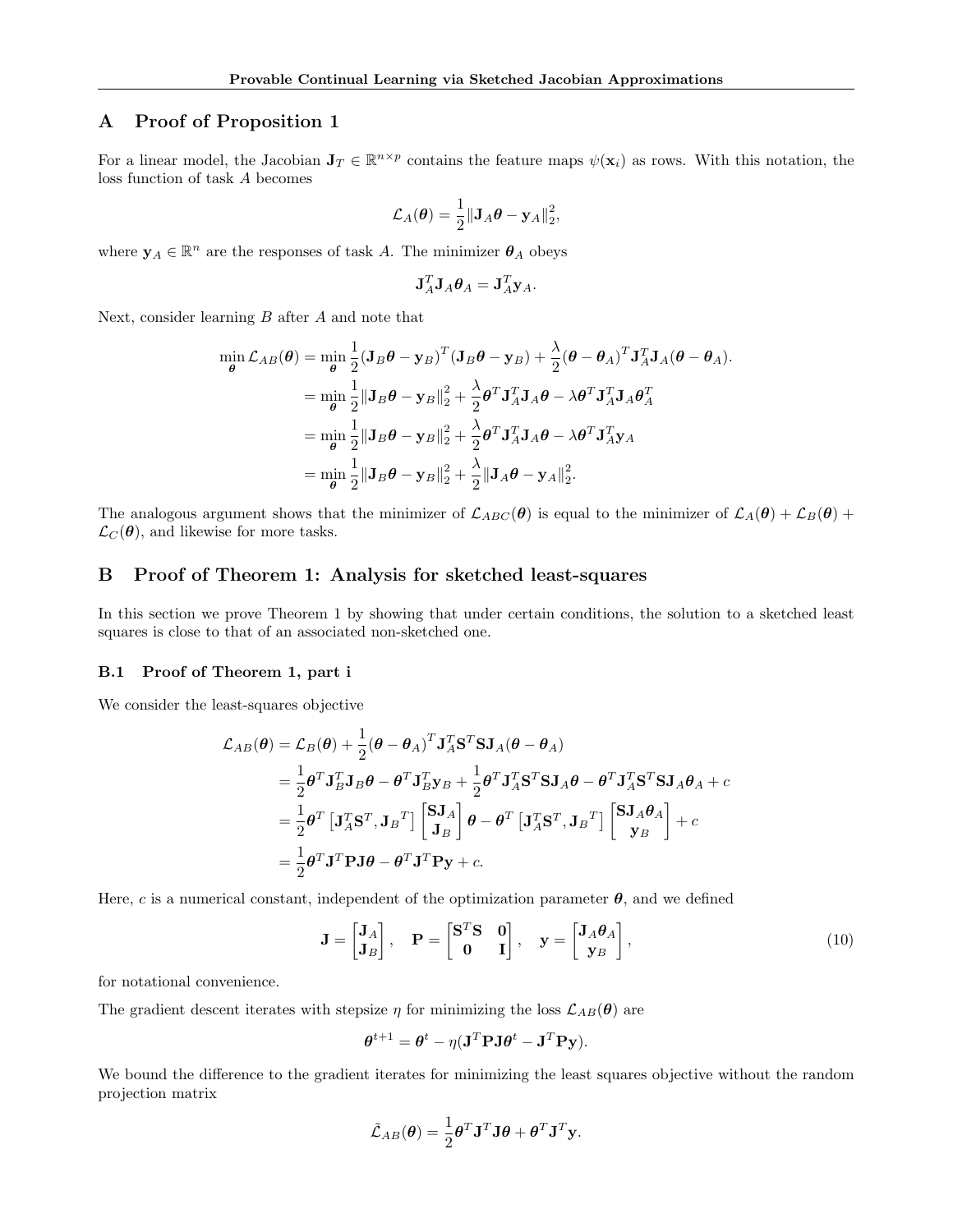The gradients descent iterates for minimizing the loss  $\tilde{\mathcal{L}}_{AB}(\theta)$  are

$$
\tilde{\theta}^{t+1} = \tilde{\theta}^t - \eta (\mathbf{J}^T \mathbf{J} \tilde{\theta}^t - \mathbf{J}^T \mathbf{y}).
$$

The following lemma bounds the deviation of the two versions of gradient descent.

**Lemma 1.** Let  $J = U\Sigma V^T$  be the singular value decomposition of  $J$ , let  $\sigma_{\max}$  and  $\sigma_{\min}$  the largest and smallest singular values, and let  $U_r$  and  $U_n$  be the left-singular vectors corresponding to the r-largest and the remaining singular values. Let  $\theta_t$  and  $\tilde{\theta}_t$  be the gradient descent iterates after t iterations starting at  $\theta_0 = \tilde{\theta}_0 = 0$ . With probability at least  $1-4t \exp(-\frac{\|\mathbf{J}_A\|_F^2}{2\|\mathbf{J}_A\|^2})$  over the random sketch  $\mathbf{S} \in \mathbb{R}^{s \times n}$ , the difference of the iterates of the original and the sketched problem is bounded by

$$
\left\|\boldsymbol{\theta}^{t}-\tilde{\boldsymbol{\theta}}^{t}\right\|_{2} \leq 5\frac{\left\|\mathbf{J}_{A}\right\|_{F}}{\sqrt{s}}\left(\frac{1-(1-\eta\sigma_{r}^{2})^{t}}{\sigma_{r}^{2}}\left\|\mathbf{U}_{r}^{T}\mathbf{y}\right\|_{2}+\frac{1-(1-\eta\sigma_{\min}^{2})^{t}}{\sigma_{\min}^{2}}\left\|\mathbf{U}_{n}^{T}\mathbf{y}\right\|_{2}\right).
$$

Theorem 1 follows from the lemma, by using the assumption  $(1 - \eta \sigma_{\min}^2)^t \ge 1 - \frac{\sigma_{\min}^2}{\sigma_r^2}$  $\frac{\left\Vert \mathbf{U}_{r}^{T}\mathbf{y}\right\Vert _{2}}{\left\Vert \mathbf{U}_{n}^{T}\mathbf{y}\right\Vert _{2}}$  to conclude

$$
\|\boldsymbol{\theta}^{t} - \tilde{\boldsymbol{\theta}}^{t}\|_{2} \leq 5 \frac{\|\mathbf{J}\|_{F}}{\sqrt{s}} \left( \frac{1}{\sigma_{r}^{2}} \|\mathbf{U}_{r}^{T}\mathbf{r}_{0}\|_{2} + \frac{1}{\sigma_{\min}^{2}} \|\mathbf{U}_{n}^{T}\mathbf{r}_{0}\|_{2} \frac{\sigma_{\min}^{2}}{\sigma_{r}^{2}} \frac{\|\mathbf{U}_{r}^{T}\mathbf{y}\|_{2}}{\|\mathbf{U}_{n}^{T}\mathbf{y}\|_{2}} \right)
$$
  
=  $5 \frac{\|\mathbf{J}\|_{F}}{\sqrt{s}} \frac{1}{\sigma_{r}^{2}} \|\mathbf{U}_{r}^{T}\mathbf{r}_{0}\|_{2}.$ 

In the reminder of this section we prove Lemma 1.

#### B.2 Proof of Lemma 1

The difference between the two iterates is bounded by

$$
\left\|\boldsymbol{\theta}^{t+1}-\tilde{\boldsymbol{\theta}}^{t+1}\right\|_{2} = \left\|\boldsymbol{\theta}^{t}-\eta(\mathbf{J}^{T}\mathbf{P}\mathbf{J}\boldsymbol{\theta}^{t}-\mathbf{J}^{T}\mathbf{P}\mathbf{y})-\left(\tilde{\boldsymbol{\theta}}^{t}-\eta(\mathbf{J}^{T}\mathbf{J}\tilde{\boldsymbol{\theta}}^{t}-\mathbf{J}^{T}\mathbf{y})\right)\right\|_{2}
$$
\n
$$
=\left\|\left(\mathbf{I}-\eta\mathbf{J}^{T}\mathbf{P}\mathbf{J}\right)\boldsymbol{\theta}^{t}-\left(\mathbf{I}-\eta\mathbf{J}^{T}\mathbf{J}\right)\tilde{\boldsymbol{\theta}}^{t}-\eta(\mathbf{J}^{T}\mathbf{y}-\mathbf{J}^{T}\mathbf{P}\mathbf{y})\right\|_{2}
$$
\n
$$
=\left\|\left(\mathbf{I}-\eta\mathbf{J}^{T}\mathbf{P}\mathbf{J}\right)\boldsymbol{\theta}^{t}-\left(\mathbf{I}-\eta\mathbf{J}^{T}\mathbf{P}\mathbf{J}\right)\tilde{\boldsymbol{\theta}}^{t}+\left(\mathbf{I}-\eta\mathbf{J}^{T}\mathbf{P}\mathbf{J}\right)\tilde{\boldsymbol{\theta}}^{t}-\left(\mathbf{I}-\eta\mathbf{J}^{T}\mathbf{J}\right)\tilde{\boldsymbol{\theta}}^{t} - \eta(\mathbf{J}^{T}\mathbf{y}-\mathbf{J}^{T}\mathbf{P}\mathbf{y})\right\|_{2}
$$
\n
$$
=\left\|\left(\mathbf{I}-\eta\mathbf{J}^{T}\mathbf{P}\mathbf{J}\right)\left(\boldsymbol{\theta}^{t}-\tilde{\boldsymbol{\theta}}^{t}\right)+\eta(\mathbf{J}^{T}\mathbf{J}-\mathbf{J}^{T}\mathbf{P}\mathbf{J}\right)\tilde{\boldsymbol{\theta}}^{t}-\eta(\mathbf{J}^{T}\mathbf{y}-\mathbf{J}^{T}\mathbf{P}\mathbf{y})\right\|_{2}
$$
\n
$$
\leq\left\|\mathbf{I}-\eta\mathbf{J}^{T}\mathbf{P}\mathbf{J}\right\|\left\|\boldsymbol{\theta}^{t}-\tilde{\boldsymbol{\theta}}^{t}\right\|_{2}+\eta\left\|\mathbf{J}^{T}(\mathbf{I}-\mathbf{P})(
$$

where inequality (i) holds for a sufficiently small stepsize, specifically for a stepsize smaller than  $\eta \leq \frac{1}{\sigma_{\max}(\mathbf{J}^T\mathbf{P}\mathbf{J})}$ . Note that a sufficiently small stepsize is required for gradient descent to converge. We next bound the term on the RHS. Using that

$$
\mathbf{I} - \mathbf{P} = \begin{bmatrix} \mathbf{I} - \mathbf{S}^T \mathbf{S} & \mathbf{0} \\ \mathbf{0} & \mathbf{0} \end{bmatrix},
$$

and the definition of  $J$  and  $y$  in equation (10), we get

$$
\left\| \mathbf{J}^T (\mathbf{I} - \mathbf{P}) (\mathbf{J} \tilde{\boldsymbol{\theta}}^t - \mathbf{y}) \right\|_2 = \left\| \mathbf{J}_A^T (\mathbf{I} - \mathbf{S}^T \mathbf{S}) \mathbf{J}_A (\tilde{\boldsymbol{\theta}}^t - \boldsymbol{\theta}_A) \right\|_2
$$
  
\$\leq\$  $8 \frac{\left\| \mathbf{J} \right\|_F}{\sqrt{s}} \left\| \mathbf{J}_A (\tilde{\boldsymbol{\theta}}^t - \boldsymbol{\theta}_A) \right\|_2$   
\$\leq\$  $8 \frac{\left\| \mathbf{J}_A \right\|_F}{\sqrt{s}} \left\| \tilde{\mathbf{r}}_t \right\|_2.$  (12)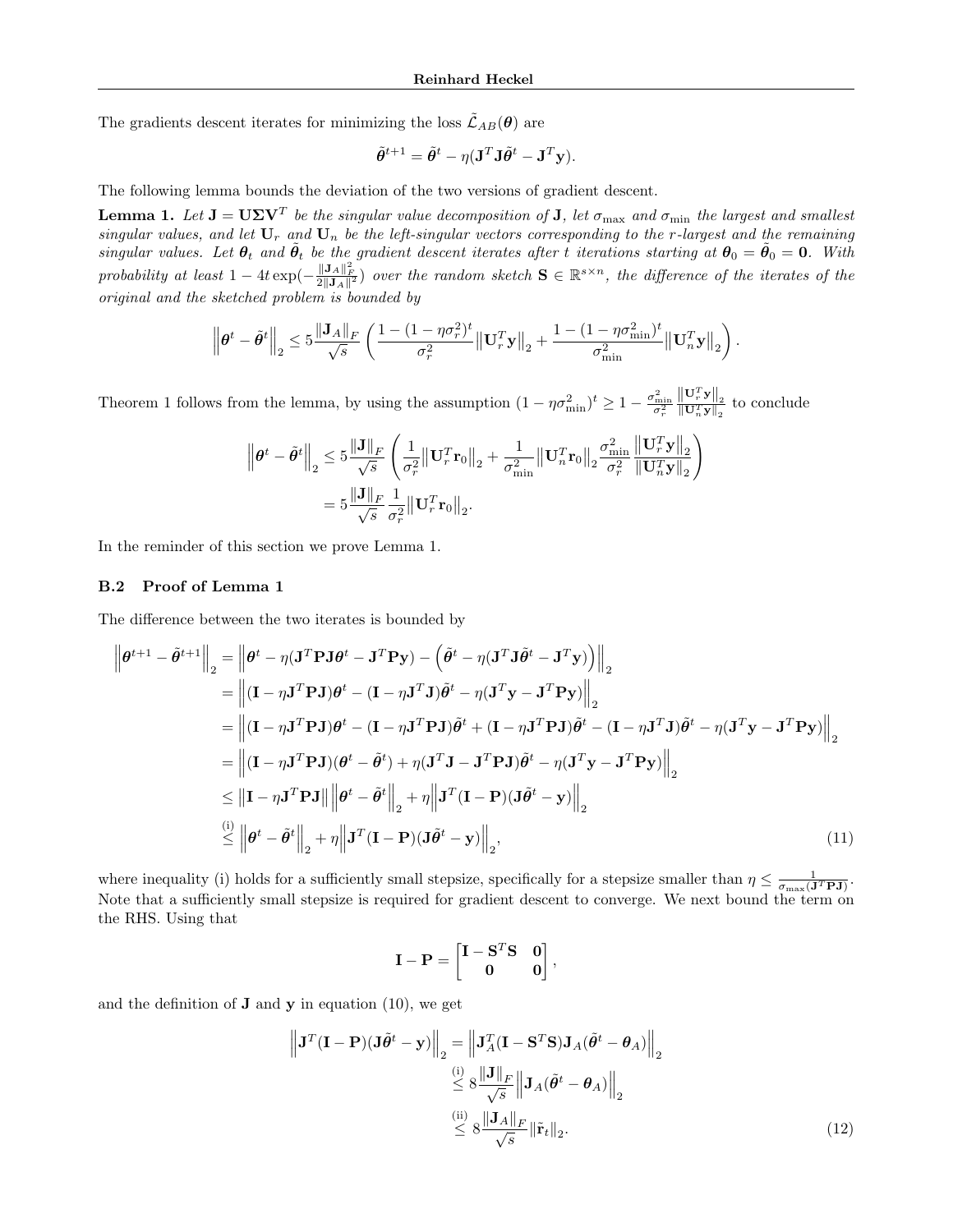Here, inequality (i) holds with probability at least  $1-4e^{-\frac{\|\mathbf{J}_A\|_F^2}{2\|\mathbf{J}_A\|^2}}$ , as established by the lemma below. The lemma below applies to a setup where the vector  $z = J_A(\tilde{\theta}^t - \theta_A)$  is independent of the random matrix S. The vector **z** is independent of the random matrix **S** since  $\tilde{\theta}^t$  are the non-sketched gradient iterations. Moreover, inequality (ii) follows by using that  $\left\|\mathbf{J}_{A}(\tilde{\theta}^{t} - \theta_{A})\right\|_{2} \le \left\|\mathbf{J}\tilde{\theta}^{t} - \mathbf{y}\right\|_{2} = \left\|\tilde{\mathbf{r}}_{t}\right\|_{2}$ , where we defined the residual  $\tilde{\mathbf{r}}_{t} = \mathbf{J}\tilde{\theta}^{t} - \mathbf{y}$ .

**Lemma 2.** For any **J** and any  $\mathbf{z} \in \mathbb{R}^n$ , and for  $\mathbf{S} \in \mathbb{R}^{s \times n}$  a random projection matrix with iid  $\mathcal{N}(0,1/s)$  entries, we have that

$$
\mathrm{P}\left[\left\Vert \mathbf{J}^T(\mathbf{I}-\mathbf{S}^T\mathbf{S})\mathbf{z}\right\Vert_2\leq 8\Vert\mathbf{J}\Vert_F\Vert\mathbf{z}\Vert_2\frac{1}{\sqrt{s}}\right]\geq 1-4e^{-\frac{\Vert\mathbf{J}\Vert_F^2}{2\Vert\mathbf{J}\Vert^2}}
$$

Application of the bound (12) to inequality (11), establishes that

$$
\left\|\boldsymbol{\theta}^{t+1}-\tilde{\boldsymbol{\theta}}^{t+1}\right\|_2 \leq \left\|\boldsymbol{\theta}^{t}-\tilde{\boldsymbol{\theta}}^{t}\right\|_2 + 8\frac{\left\|\mathbf{J}_A\right\|_F}{\sqrt{s}}\eta\|\tilde{\mathbf{r}}_t\|_2,
$$

with probability at least  $1 - 4e^{-\frac{\|\mathbf{J}_A\|_F^2}{2\|\mathbf{J}_A\|^2}}$ . Applying the union bound over t iterations, it follows that, with probability at least  $1 - 4te^{-\frac{||\mathbf{J}_A||_F^2}{2||\mathbf{J}_A||_F^2}},$ 

$$
\left\|\boldsymbol{\theta}^{t} - \tilde{\boldsymbol{\theta}}^{t}\right\|_{2} \leq 8 \frac{\left\|\mathbf{J}_{A}\right\|_{F}}{\sqrt{s}} \eta \sum_{\tau=0}^{t-1} \left\|\tilde{\mathbf{r}}_{\tau}\right\|_{2}.
$$
\n(13)

We next bound the sum of the residuals above. Let  $J = U\Sigma V^T$  be the singular value decomposition of J, and note that

$$
\tilde{\mathbf{r}}_t = \mathbf{J}\boldsymbol{\theta}^t - \mathbf{y}
$$
  
= (\mathbf{I} - \eta \mathbf{J}^T \mathbf{J})^t \tilde{\mathbf{r}}\_0  
= \mathbf{U}(\mathbf{I} - \eta \mathbf{\Sigma}^2)^t \mathbf{U}^T \tilde{\mathbf{r}}\_0.

Let  $U_r$  and  $U_n$  be the singular vectors corresponding to the r-leading and the other singular values. With this notation, we have that

$$
\|\tilde{\mathbf{r}}_{\tau}\|_2 \leq (1 - \eta \sigma_r^2)^2 \left\| \mathbf{U}_r^T \tilde{\mathbf{r}}_0 \right\|_2 + (1 - \eta \sigma_{\min}^2)^2 \left\| \mathbf{U}_n^T \tilde{\mathbf{r}}_0 \right\|_2
$$

We therefore can proceed with bounding the RHS of (13) as

$$
\left\|\boldsymbol{\theta}^{t}-\tilde{\boldsymbol{\theta}}^{t}\right\|_{2} \leq 8 \frac{\left\|\mathbf{J}_{A}\right\|_{F}}{\sqrt{s}}\eta \sum_{\tau=0}^{t-1} (1-\eta\sigma_{r}^{2})^{\tau}\left\|\mathbf{U}_{r}^{T}\tilde{\mathbf{r}}_{0}\right\|_{2} + (1-\eta\sigma_{\min}^{2})^{2}\left\|\mathbf{U}_{n}^{T}\tilde{\mathbf{r}}_{0}\right\|_{2}
$$

$$
= 8 \frac{\left\|\mathbf{J}_{A}\right\|_{F}}{\sqrt{s}}\eta \left(\frac{1-(1-\eta\sigma_{r}^{2})^{t}}{\eta\sigma_{r}^{2}}\left\|\mathbf{U}_{r}^{T}\tilde{\mathbf{r}}_{0}\right\|_{2} + \frac{1-(1-\eta\sigma_{\min}^{2})^{t}}{\eta\sigma_{\min}^{2}}\left\|\mathbf{U}_{n}^{T}\tilde{\mathbf{r}}_{0}\right\|_{2}\right),
$$

where the last inequality follows from the formula of a geometric series. This concludes the proof of Lemma 1.

#### B.3 Proof of Lemma 2

It remains to prove Lemma 2. Towards this goal, let  $\mathbf{P} \in \mathbb{R}^{n \times n}$  be a orthonormal projection onto z, and let  $\mathbf{P}_{\perp} \in \mathbb{R}^{n \times n}$  be a orthonormal projection on the orthogonal complement. With this notation, we have

$$
\|\mathbf{J}^T(\mathbf{I} - \mathbf{S}^T \mathbf{S})\mathbf{z}\|_2 = \|\mathbf{J}^T(\mathbf{P} + \mathbf{P}_\perp)(\mathbf{I} - \mathbf{S}^T \mathbf{S})\mathbf{z}\|_2
$$
  
\n
$$
\overset{\text{(i)}}{\leq} \|\mathbf{J}^T \mathbf{P} (\mathbf{I} - \mathbf{S}^T \mathbf{S})\mathbf{z}\|_2 + \|\mathbf{J}^T \mathbf{P}_\perp \mathbf{S}^T \mathbf{S}\mathbf{z}\|_2, \tag{14}
$$

$$
\leq \|\mathbf{z}\|_2 \epsilon \|\mathbf{J}\| + 4 \|\mathbf{J}\|_F \frac{\|\mathbf{z}\|_2}{\sqrt{s}} \tag{15}
$$

$$
\leq 8||\mathbf{z}||_2||\mathbf{J}||_F \frac{1}{\sqrt{s}},\tag{16}
$$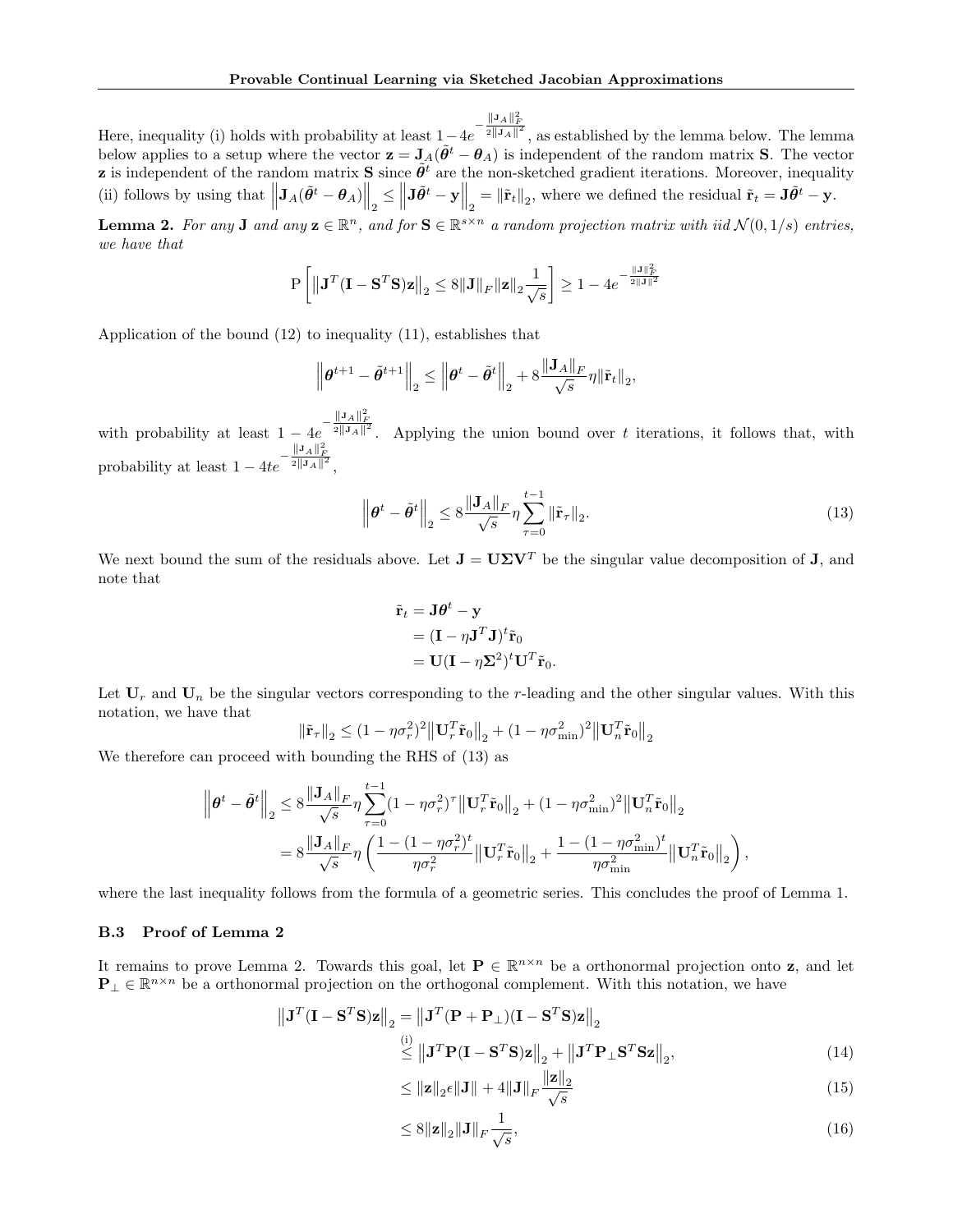where inequality (i) follows by the triangle inequality, and inequality (ii) holds with probability at least  $1 4e^{-\frac{\|\mathbf{J}\|_F^2}{2\|\mathbf{J}\|^2}}$  using that

$$
P\left[\left\|\mathbf{J}^T\mathbf{P}(\mathbf{I}-\mathbf{S}^T\mathbf{S})\mathbf{z}\right\|_2 \le \|\mathbf{J}\| \|\mathbf{z}\|_2 \epsilon\right] \ge 1 - 2e^{-s\frac{\epsilon^2}{12}}\tag{17}
$$

with the choice of  $\epsilon = 4 \frac{1}{\sqrt{s}} \frac{\|\mathbf{J}\|_F}{\|\mathbf{J}\|}$ , and using that

$$
\mathbf{P}\left[\left\|\mathbf{J}^T\mathbf{P}_{\perp}\mathbf{S}^T\mathbf{S}\mathbf{z}\right\|_2 \le 4\|\mathbf{J}\|_F \frac{\|\mathbf{z}\|_2}{\sqrt{s}}\right] \ge 1 - 2e^{-\frac{\|\mathbf{J}\|_F^2}{2\|\mathbf{J}\|^2}}.
$$
\n(18)

It remains to prove the bounds (17) and (18). We start with inequality (17). We have that

$$
\|\mathbf{J}^T \mathbf{P} (\mathbf{I} - \mathbf{S}^T \mathbf{S})\mathbf{z}\|_2 \le \|\mathbf{J}\| \|\mathbf{P} (\mathbf{I} - \mathbf{S}^T \mathbf{S})\mathbf{z}\|_2
$$
  
\n
$$
= \|\mathbf{J}\| \left\| \frac{\mathbf{z}}{\|\mathbf{z}\|_2} \frac{\mathbf{z}^T}{\|\mathbf{z}\|_2} (\mathbf{I} - \mathbf{S}^T \mathbf{S})\mathbf{z} \right\|_2
$$
  
\n
$$
= \|\mathbf{J}\| \frac{1}{\|\mathbf{z}\|_2} \left\| \|\mathbf{z}\|_2^2 - \|\mathbf{S}\mathbf{z}\|_2^2 \right\|
$$
  
\n
$$
\le \|\mathbf{J}\| \|\mathbf{z}\|_2 \epsilon,
$$

where the last inequality holds with probability at least  $1 - 2e^{-s\frac{\epsilon^2}{12}}$  for  $\epsilon \in (0,1)$ , with a standard concentration inequality for Gaussian matrices. This concludes the proof of the bound (17).

We next prove the bound (18). We need to bound the norm of  $J^T P_{\perp} S^T S z$ . Note that the terms  $J^T P_{\perp} S^T$  and Sz are independent. Moreover, Sz is a Gaussian random vector with iid  $\mathcal{N}(0, ||\mathbf{z}||_2^2/s)$  entries. We therefore have that

$$
\left\| \mathbf{J}^T \mathbf{P}_{\perp} \mathbf{S}^T \mathbf{S} \mathbf{z} \right\|_2 = \frac{\|\mathbf{z}\|_2}{\sqrt{s}} \|\mathbf{A} \mathbf{g}\|_2,
$$
\n(19)

where **g** is a Gaussian vector with iid standard Gaussian entries, independent of S, and  $A = J^T P_{\perp} S^T$ , for notational convenience.

Recall that for a Gaussian vector  $g$  with iid standard Gaussian entries and a  $L$ -Lipschitz function, we have

$$
P[f(\mathbf{g}) - \mathbb{E}[f(\mathbf{g})] \ge t] \le e^{-\frac{t^2}{2L^2}}.
$$

Using that  $f(\mathbf{g}) = \|\mathbf{A}\mathbf{g}\|_2$  is  $\|\mathbf{A}\|$ -Lipschitz, we get that

$$
P [\|\mathbf{A}\mathbf{g}\|_2 \ge 2 \|\mathbf{A}\|_F] = P \left[ \|\mathbf{A}\mathbf{g}\|_2 \ge \sqrt{\mathbb{E} \left[ \|\mathbf{A}\mathbf{g}\|_2^2 \right]} + \|\mathbf{A}\|_F \right]
$$
  
\n(i) 
$$
\le P [\|\mathbf{A}\mathbf{g}\|_2 \ge \mathbb{E} [\|\mathbf{A}\mathbf{g}\|_2] + \|\mathbf{A}\|_F]
$$
  
\n(ii) 
$$
\le e^{-\frac{\|\mathbf{A}\|_F^2}{2\|\mathbf{A}\|^2}}.
$$

where inequality (i) is by Jensen's inequality (which implies  $(\mathbb{E}[\|\mathbf{Ag}\|_2])^2 \leq \mathbb{E}[\|\mathbf{Ag}\|_2^2]$ ) and inequality (ii) follows by the Gaussian concentration inequality stated above. Similarly, we obtain

$$
\mathbf{P}\left[ \left\| \mathbf{B}\mathbf{S} \right\|_F \geq 2\|\mathbf{B}\|_F \right] \leq e^{-\frac{\|\mathbf{B}\|_F^2}{2\|\mathbf{B}\|^2}}.
$$

Combining those two inequalities, we get that

$$
\left\|\mathbf{J}^T\mathbf{P}_\perp\mathbf{S}^T\mathbf{S}\mathbf{z}\right\|_2 = \left\|\mathbf{J}^T\mathbf{P}_\perp\mathbf{S}^T\mathbf{g}\right\|_2 \frac{\|\mathbf{z}\|_2}{\sqrt{s}} \le 2\left\|\mathbf{J}^T\mathbf{P}_\perp\mathbf{S}^T\right\|_F \frac{\|\mathbf{z}\|_2}{\sqrt{s}} \le 4\left\|\mathbf{J}\mathbf{P}_\perp\right\|_F \frac{\|\mathbf{z}\|_2}{\sqrt{s}}, \le 4\left\|\mathbf{J}\right\|_F \frac{\|\mathbf{z}\|_2}{\sqrt{s}},
$$

where the first inequality holds with probability at least  $1 - e^{-\frac{\|\mathbf{J}\|_F^2}{2\|\mathbf{J}\|^2}}$ , and the second as well, therefore by the union bound the entire inequality holds with probability at least  $1 - 2e^{-\frac{\|\mathbf{J}\|_F^2}{2\|\mathbf{J}\|^2}}$ . This concludes the proof of bound (18).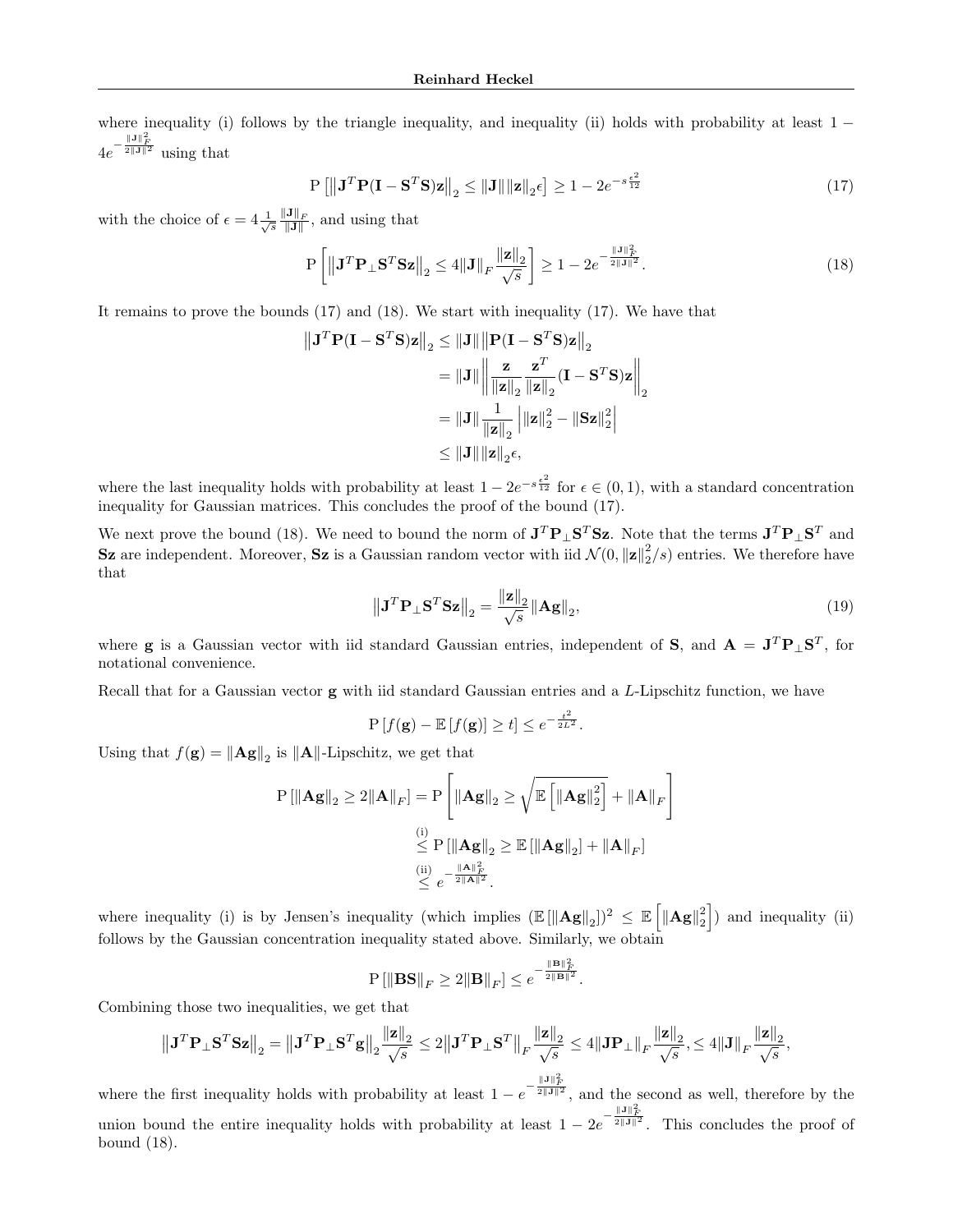#### B.4 Proof of Theorem 1, part ii

Equation (11) state that

$$
\left\|\boldsymbol{\theta}^{t+1} - \tilde{\boldsymbol{\theta}}^{t+1}\right\|_{2} \le \left\|\boldsymbol{\theta}^{t} - \tilde{\boldsymbol{\theta}}^{t}\right\|_{2} + \eta\left\|\mathbf{J}^{T}(\mathbf{I} - \mathbf{P})(\mathbf{J}\tilde{\boldsymbol{\theta}}^{t} - \mathbf{y})\right\|_{2}.
$$
\n(20)

Since the matrix **J** has rank r, the residual  $(\mathbf{J}\tilde{\theta}^t - \mathbf{y})$  lies in a  $(r+1)$ -dimensional subspace, for any  $\theta^t$ . It follows that, with probability at least  $1 - 2e^{-r^2}$ ,

$$
\left\| \mathbf{J}^T (\mathbf{I} - \mathbf{P}) (\mathbf{J} \tilde{\boldsymbol{\theta}}^t - \mathbf{y}) \right\|_2 \le \sigma_{\text{max}} \sqrt{c \frac{r}{d}} \left\| \mathbf{J} \tilde{\boldsymbol{\theta}}^t - \mathbf{y} \right\|_2.
$$
 (21)

This probability bound holds for all t simultaneously. Proceeding analogously as in the proof of Lemma 1, we get

$$
\|\theta^t - \tilde{\theta}^t\|_2 \leq \sigma_{\max} \sqrt{c_d^r} \eta \sum_{\tau=0}^{t-1} (1 - \eta \sigma_r^2)^2 \|\tilde{\mathbf{r}}_0\|_2
$$

$$
= \sigma_{\max} \sqrt{c_d^r} \eta \frac{1 - (1 - \eta \sigma_r^2)^t}{\eta \sigma_r^2} \|\tilde{\mathbf{r}}_0\|_2,
$$

where the last inequality follows from the formula of a geometric series. This concludes the proof of Theorem 1, part ii.

## C Proof of the results in Section 5.1

In this section, we prove the two claims we made in Section 5.1, specifically that equations (5) and (6) hold with high probability.

**Claim 1:** We first show that if we apply gradient descent for  $O(\log(n)/\log(n/d))$  iterations to the loss in (3), i.e., to

$$
\tilde{\mathcal{L}}_{AB}(\boldsymbol{\theta}) = \mathcal{L}_A(\boldsymbol{\theta}) + \mathcal{L}_B(\boldsymbol{\theta}) = \frac{1}{2} {\lVert \mathbf{J} \boldsymbol{\theta} - \mathbf{y} \rVert}^2_2,
$$

then the corresponding estimate  $\tilde{\theta}_t$  obeys, with high probability,

$$
\left\|\tilde{\theta}_t - \theta^*\right\|_2 \le O\left(\sqrt{\frac{d}{n}}(\|\theta_A\|_2 + \|\theta_B\|_2 + \sigma)\right).
$$

To establish this claim, we first note that the extreme singular values of a Gaussian matrix satisfy, for  $t >$ 0, (Rudelson and Vershynin, 2010, Equation 2.3)

$$
P\left[\sqrt{n} - \sqrt{d} - t \le \sigma_{\min} \le \sigma_{\max} \le \sqrt{n} + \sqrt{d} + t\right] \ge 1 - 2e^{-t^2/2}.
$$
\n(22)

With  $t =$ √ d, we get

$$
P\left[\sqrt{n} - 2\sqrt{d} \le \sigma_{\min} \le \sigma_{\max} \le \sqrt{n} + 2\sqrt{d}\right] \ge 1 - 2e^{-d^2/2},\tag{23}
$$

which we use below to establish the result.

Next, note that the minimizer of  $\tilde{\mathcal{L}}_{AB}(\theta)$  is given by

$$
\hat{\theta} = (\mathbf{J}^T \mathbf{J})^{-1} \mathbf{J}^T \begin{bmatrix} \mathbf{J}_A (\mathbf{J}_A^T \mathbf{J}_A)^{-1} \mathbf{J}_A^T \mathbf{y}_A \\ \mathbf{y}_B \end{bmatrix}
$$
  
=  $(\mathbf{J}^T \mathbf{J})^{-1} (\mathbf{J}_A^T \mathbf{J}_A (\mathbf{J}_A^T \mathbf{J}_A)^{-1} \mathbf{J}_A^T \mathbf{y}_A + \mathbf{J}_B^T \mathbf{y}_B)$   
=  $(\mathbf{J}^T \mathbf{J})^{-1} (\mathbf{J}_A^T \mathbf{y}_A + \mathbf{J}_B^T \mathbf{y}_B).$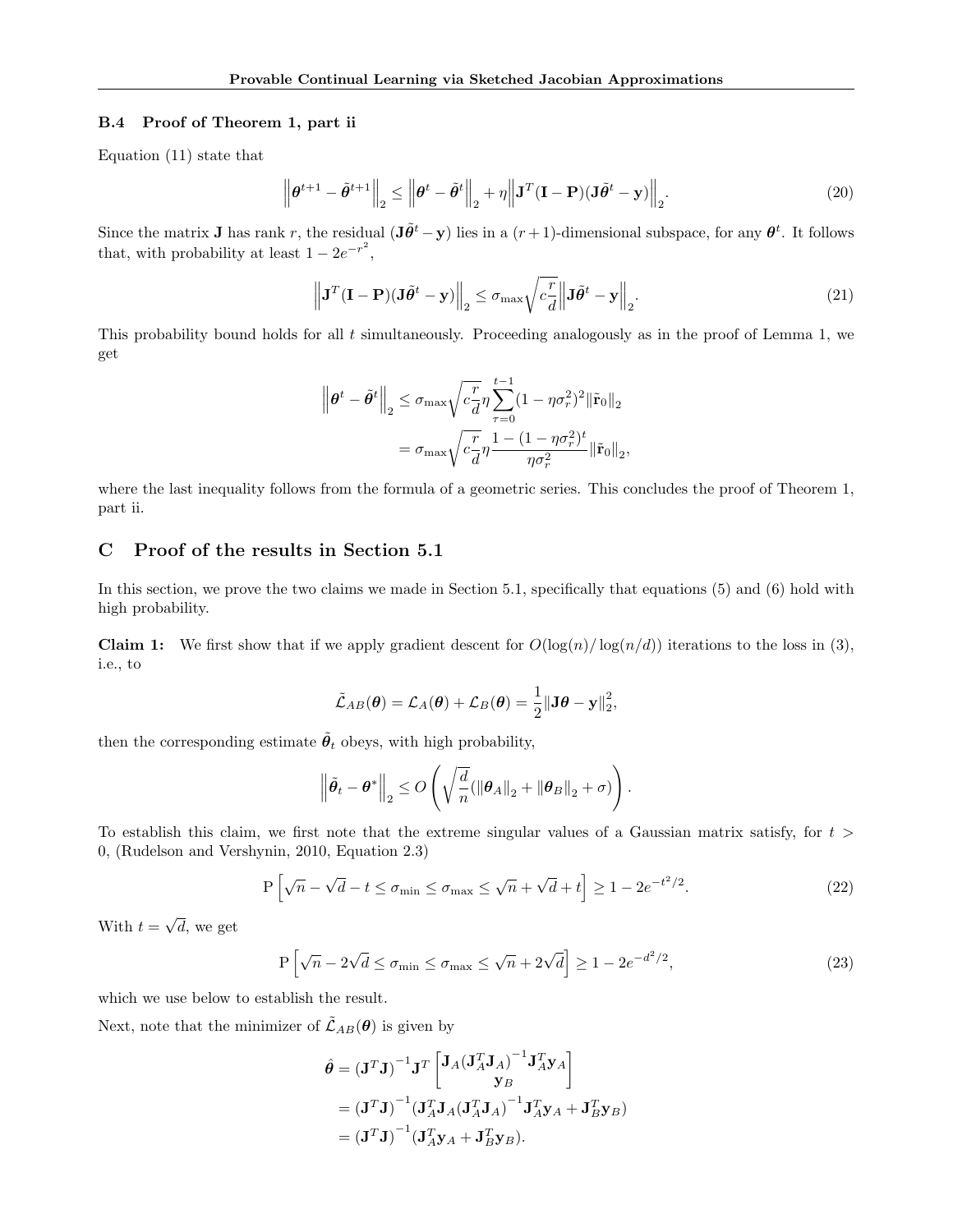It follows that

$$
\begin{aligned}\n\left\|\hat{\theta} - \theta^*\right\|_2 &= \left\|\hat{\theta} - \theta_A - \theta_B\right\|_2 \\
&= \left\|(J^T J)^{-1} (J_A^T J_A \theta_A + \mathbf{z}_A) + J_B^T (J_B \theta_B + \mathbf{z}_B) - \theta_A - \theta_B\right\|_2 \\
&\le \left\|(J^T J)^{-1} (J_A^T J_A \theta_A + \mathbf{z}_A) - \theta_A\right\|_2 + \left\|(J^T J)^{-1} J_B^T (J_B \theta_B + \mathbf{z}_B) - \theta_B\right\|_2 \\
&\le c\sqrt{\frac{d}{n}} \left(\|\theta_A\|_2 + \|\theta_B\|_2 + \sigma\right),\n\end{aligned}
$$
\n(24)

where the last inequality holds with probability at least  $1 - 8e^{-d^2/2}$ , and follows from

$$
\left\| \left(\mathbf{J}^T \mathbf{J}\right)^{-1} \mathbf{J}_A^T (\mathbf{J}_A \boldsymbol{\theta}_A + \mathbf{z}_A) - \boldsymbol{\theta}_A \right\|_2 \le \left\| \mathbf{I} - \left(\mathbf{J}^T \mathbf{J}\right)^{-1} (\mathbf{J}_A^T \mathbf{J}_A) \right\| \left\| \boldsymbol{\theta}_A \right\|_2 + \left\| \left(\mathbf{J}^T \mathbf{J}\right)^{-1} \right\| \left\| \mathbf{J}_A^T \mathbf{z} \right\|_2
$$
  

$$
\le c \sqrt{\frac{d}{n}} \left\| \boldsymbol{\theta}_A \right\|_2 + c \sqrt{\frac{d}{n}} \sigma,
$$

where we used inequality  $(23)$ , and where c is a numerical constant. Specifically, here we used that, with probability at least  $1 - 8e^{-d^2/2}$ ,

$$
\left\|\mathbf{I} - \left(\mathbf{J}^T\mathbf{J}\right)^{-1}(\mathbf{J}_A^T\mathbf{J}_A)\right\| \le \left|1 - \frac{(\sqrt{n} + 2\sqrt{d})^2}{(\sqrt{n} - 2\sqrt{d})^2}\right| = \left|\frac{4\sqrt{n}\sqrt{d}}{n + 2d - 2\sqrt{n}\sqrt{d}}\right| \le \frac{4\sqrt{d}}{\sqrt{n}},
$$

and that

$$
\left\| \left(\mathbf{J}^T \mathbf{J}\right)^{-1} \right\| \left\| \mathbf{J}_A^T \mathbf{z} \right\|_2 \le \frac{1}{(\sqrt{n} - 2\sqrt{d})^2} c \sqrt{n} d\sigma \le c \frac{\sqrt{d}}{\sqrt{n}},
$$

again with high probability. Here, we used that the entries of  $J_A z \in \mathbb{R}^d$ , conditioned on z, are iid Gaussian with norm  $\|\mathbf{z}\|_2$ , and that  $\|\mathbf{z}\|_2$  concentrates around  $\sigma\sqrt{n}$ .

Next, let  $J = U\Sigma V^T$  be the singular value decomposition of J. The gradient descent iterations with stepsize  $\eta$ starting at  $\tilde{\theta} = 0$  are

$$
\tilde{\theta}^t = \mathbf{V} \mathbf{D}^t \mathbf{U}^T \mathbf{y},
$$

where  $\mathbf{D}^t$  is a diagonal matrix with *i*-th entry given by  $\frac{1-(1-\eta\sigma_i^2)^t}{\sigma_i}$  $\frac{-\eta\sigma_i}{\sigma_i}$ . With sufficiently small stepsize, gradient descent converges to the minimizer of the loss, i.e.,  $\hat{\theta} = \tilde{\theta}^{\infty}$ . Thus,

$$
\left\|\tilde{\theta}^{t} - \hat{\theta}\right\|_{2} = \left\|\sum_{i=1}^{d} \mathbf{v}_{i}(1 - \eta \sigma_{i}^{2})^{t} \langle \mathbf{u}_{i}, \mathbf{y} \rangle\right\|_{2}
$$
  

$$
\leq \|\mathbf{y}\|_{2}(1 - \eta \sigma_{\min}^{2})^{t}
$$
  

$$
\leq c\sqrt{n}(\|\theta_{A}\|_{2} + \|\theta_{B}\|_{2} + \sigma) \left(\frac{8\sqrt{d}}{\sqrt{n}}\right)^{t}
$$

where again the last inequality holds with high probability. Choosing the stepsize as  $1/\sigma_{\text{max}}^2$ , we get with

$$
1-\frac{\sigma_{\min}^2}{\sigma_{\max}^2} \leq 1-\frac{(\sqrt{n}+2\sqrt{d})^2}{(\sqrt{n}-2\sqrt{d})^2} = \frac{8\sqrt{n}\sqrt{d}}{n+d-8\sqrt{n}\sqrt{d}} \leq \frac{8\sqrt{d}}{\sqrt{n}}
$$

that

$$
\left\| \tilde{\theta}^{t} - \hat{\theta} \right\|_{2} \le c \left( \left\| \theta_{A} \right\|_{2} + \left\| \theta_{B} \right\|_{2} + \sigma \right) \left( \frac{8\sqrt{d}}{\sqrt{n}} \right)^{t}
$$

$$
\le c \left( \left\| \theta_{A} \right\|_{2} + \left\| \theta_{B} \right\|_{2} + \sigma \right) \frac{\sqrt{d}}{\sqrt{n}},\tag{25}
$$

,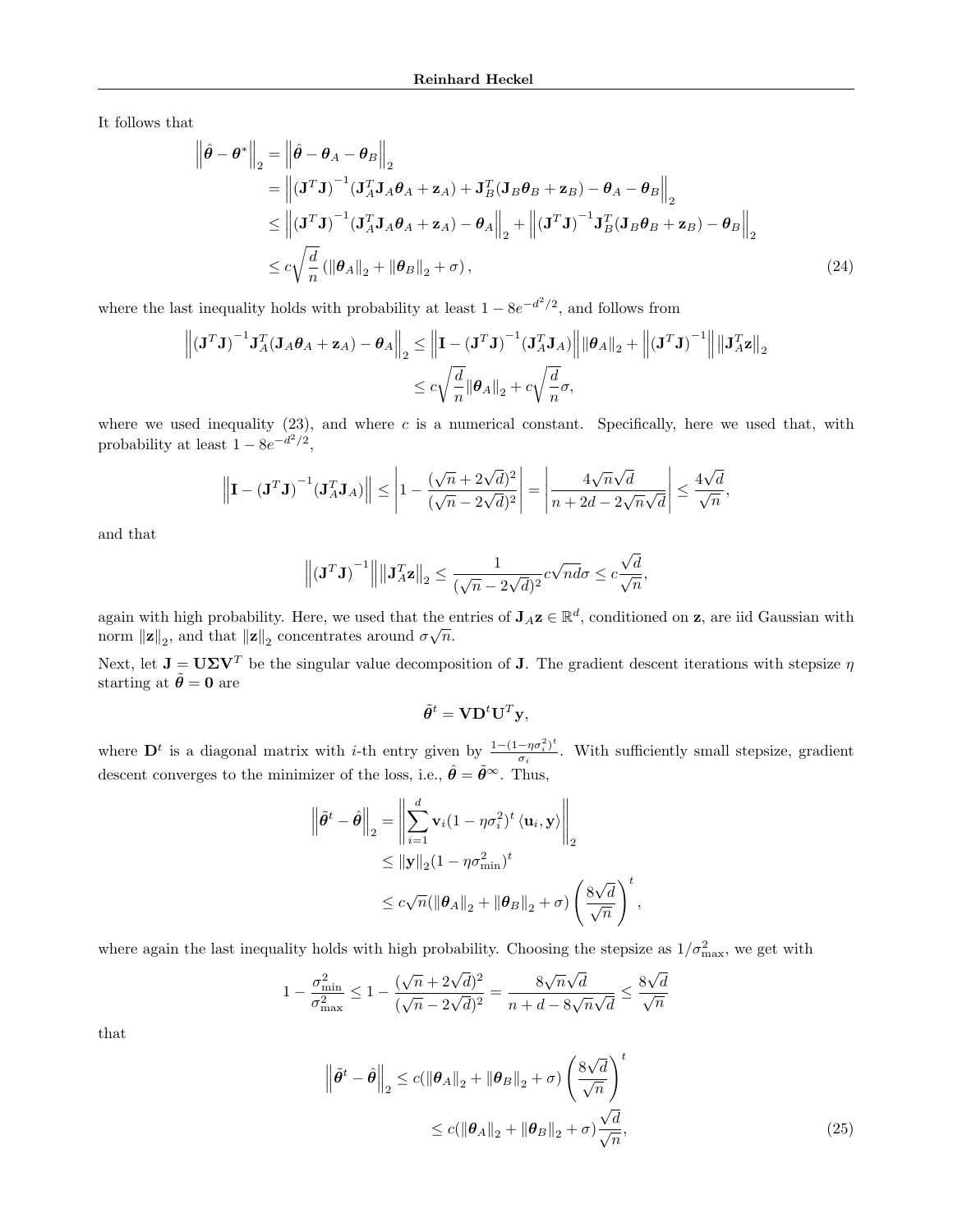provided that  $t \geq \frac{2\log(n)}{\log(n)-\log(n)}$  $\frac{2\log(n)}{\log(n)-\log(64d)}$ . It follows that for  $t \geq O(\log(n)/\log(n/d))$ 

$$
\left\|\tilde{\theta}_{t}-\boldsymbol{\theta}^{*}\right\|_{2} \leq\left\|\tilde{\theta}_{t}-\hat{\boldsymbol{\theta}}\right\|_{2}+\left\|\hat{\boldsymbol{\theta}}-\boldsymbol{\theta}^{*}\right\|_{2} \leq c(\left\|\boldsymbol{\theta}_{A}\right\|_{2}+\left\|\boldsymbol{\theta}_{B}\right\|_{2}+\sigma)\frac{\sqrt{d}}{\sqrt{n}},
$$

where we used the previously established inequalities  $(24)$  and  $(25)$ . This establishes equation  $(5)$  as claimed.

**Claim 2:** The second claim we made in Section 5.1 is that (cf. equation 6):

$$
\|\boldsymbol{\theta}_t - \boldsymbol{\theta}^*\|_2 \le O\left(\left(\sqrt{\frac{d}{n}} + \sqrt{\frac{d}{s}}\right) \left(\|\boldsymbol{\theta}_A\|_2 + \|\boldsymbol{\theta}_B\|_2 + \sigma\right)\right). \tag{26}
$$

This claim follows directly from combining equation (5) with Theorem 1. Specifically, note that for the setup in Section 5.1, Theorem 1 gives, with  $r = d$ , that

$$
\|\boldsymbol{\theta}_{t} - \tilde{\boldsymbol{\theta}}_{t}\|_{2} \leq 8 \frac{\|\mathbf{J}_{A}\|_{F}}{\sqrt{s}\sigma_{\min}} \frac{1}{\sigma_{\min}} \|\mathbf{y}\|_{2}
$$
  

$$
\leq \frac{\sqrt{dn}}{\sqrt{s}\sqrt{n}} \frac{1}{\sqrt{n}} \sqrt{n} (\|\boldsymbol{\theta}_{A}\|_{2} + \|\boldsymbol{\theta}_{B}\|_{2} + \sigma)
$$
  

$$
= \frac{\sqrt{d}}{\sqrt{s}} (\|\boldsymbol{\theta}_{A}\|_{2} + \|\boldsymbol{\theta}_{B}\|_{2} + \sigma)
$$

holds with high probability, provided that  $n \geq O(d)$ . Specifically, we used,  $\|\mathbf{J}_A\|_F \leq O(d)$ . √ ally, we used,  $\|\mathbf{J}_A\|_F \leq O(\sqrt{nd})$ ,  $\sigma_{\min} \geq c\sqrt{n}$ (which holds for  $n \ge O(d)$ ), and as established before,  $||\mathbf{y}||_2 \le c\sqrt{n}(||\theta_A||_2 + ||\theta_B||_2 + \sigma)$ . All three inequalities hold with high probability. Application of this inequality to  $\|\theta_t - \theta^*\|_2 \le \left\|\theta_t - \tilde{\theta}_t\right\|_2 + \left\|\tilde{\theta}_t - \theta^*\right\|_2$  establishes the bound (26).

#### D Proof of Theorem 2: Guarantees for two-layer neural networks

Let  $J_A, J_B \in \mathbb{R}^{n \times dk}$  be the Jacobians of the network's predictions for the training sets of task A and task B at initialization. At initialization, each entry of the the weight matrix  $\Theta$  is initialized by drawing a zero-mean Gaussian with variance  $\omega^2$ .

The Jacobians depend on the network's parameter, but if the network is sufficiently wide, the Jacobians change very little during gradient descent iterations, and if the network is in the NTK regime (and thus is infinitely wide), the Jacobians are constant and do not change across gradient descent iterations. To simplify exposition, we work in the NTK regime where the Jacobians are constant throughout gradient descent iterations. We comment on changes that can be made to establish a result where the network is wide, but not infinitely wide, and thus the Jacobians vary little.

We provide a bound on the composite risk in equation (8) by decomposing the risk into the empirical risk and generalization errors of the two tasks

$$
R(f) = \frac{1}{2}R_A(f) + \frac{1}{2}R_B(f)
$$
  
=  $\frac{1}{2}\hat{R}_A(f) + \frac{1}{2}\hat{R}_B(f) + \frac{1}{2}(R_A(f) - \hat{R}_A(f)) + \frac{1}{2}(R_B(f) - \hat{R}_B(f)),$  (27)

and by bounding the empirical risks and generalization errors separately. Here, the empirical risk of task T is  $\hat{R}_T(\theta) = \sum_{i=1}^n \ell(f_{\theta}(\mathbf{x}_{T,i}), y_{T,i}),$  where the  $(\mathbf{x}_{T,i}, y_{T,i})$ 's are the training data pertaining to task  $T = \{A, B\}.$ 

Bounding the empirical risk: For bounding the empirical risk, we rely on the following lemma which ensures that the norm of the residual of the sketched problem, which is square-root of the empirical risk, is close to the residual of the norm of the original, non-sketched problem. We use the same notation as in the previous section, specifically we define:

$$
\mathbf{J} = \begin{bmatrix} \mathbf{J}_A \\ \mathbf{J}_B \end{bmatrix} \in \mathbb{R}^{2n \times dk}, \quad \mathbf{P} = \begin{bmatrix} \mathbf{S}^T \mathbf{S} & \mathbf{0} \\ \mathbf{0} & \mathbf{I} \end{bmatrix}, \quad \mathbf{y} = \begin{bmatrix} \mathbf{J}_A \boldsymbol{\theta}_A \\ \mathbf{y}_B \end{bmatrix}.
$$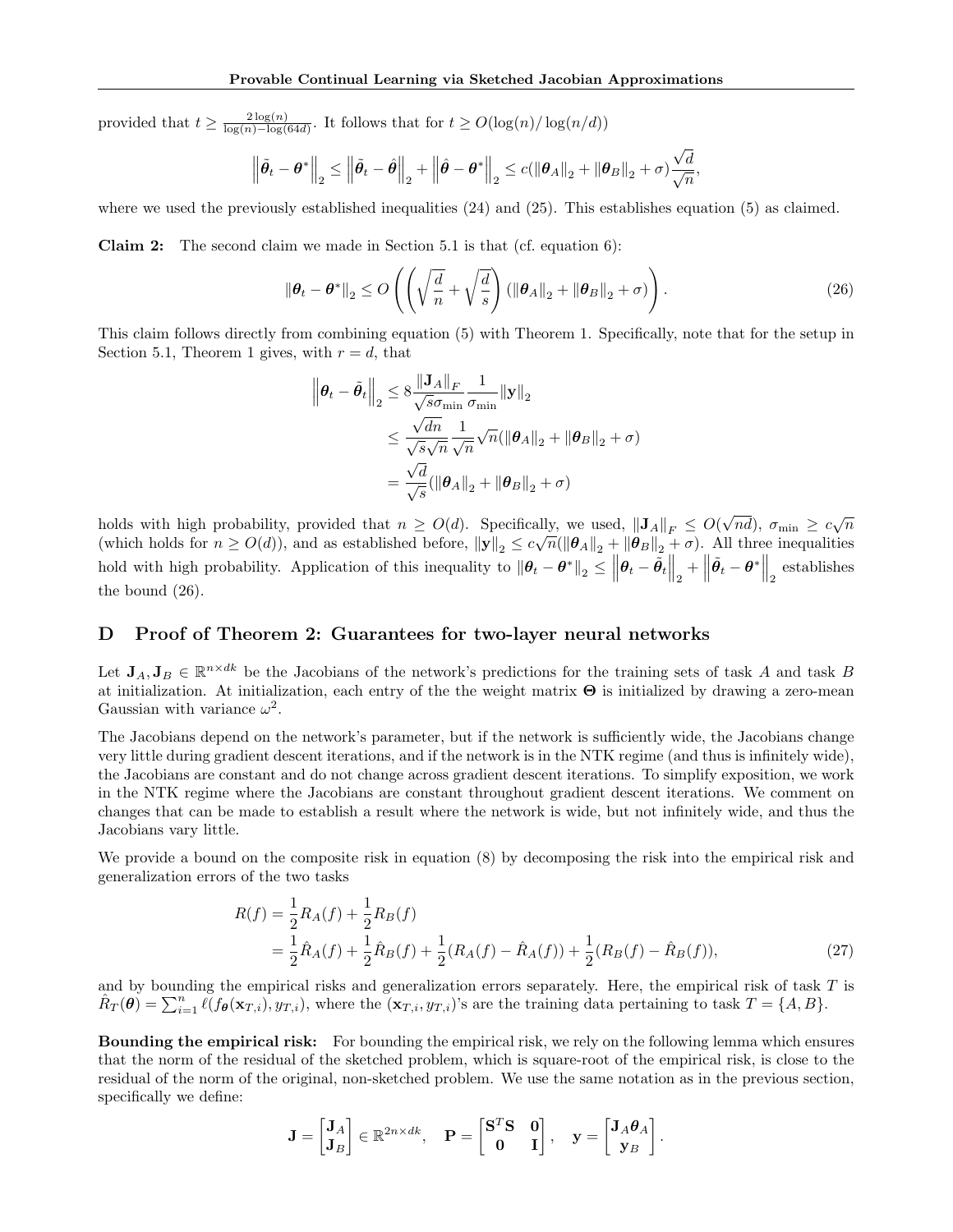**Lemma 3.** Let  $\mathbf{r}_t = \mathbf{P}^{1/2}\mathbf{J}\boldsymbol{\theta}^t - \mathbf{y}$  be the residual associated with the sketched least-squares problem and let  $\tilde{\mathbf{r}}_t = \mathbf{J}\boldsymbol{\theta}^t - \mathbf{y}$  be the residual associated with the original least-squares problem. With probability at least 1 –  $4t \exp(-\frac{\|\mathbf{J}_A\|_F^2}{2\|\mathbf{J}_A\|^2})$  over the random sketch  $\mathbf{S} \in \mathbb{R}^{s \times n}$  the residuals are close:

$$
\left\|\mathbf{r}^{t} - \tilde{\mathbf{r}}^{t}\right\|_{2} \le \frac{\left\|\mathbf{J}\mathbf{J}^{T}\right\|_{F}}{\sqrt{s}} \frac{1}{\alpha^{2}}.
$$
\n(28)

With this lemma in place, we note that, after  $t$  iterations of gradient descent, we have

$$
\sqrt{\sum_{i=1}^{n} (f_{\theta_t}(\mathbf{x}_{A,i}) - y_{A,i})^2 + \sum_{i=1}^{n} (f_{\theta_t}(\mathbf{x}_{B,i}) - y_{B,i})^2} \stackrel{\text{(i)}}{=} \frac{1}{\sqrt{n}} \|\mathbf{J}\theta_t - \mathbf{y}\|_2 = \frac{1}{\sqrt{n}} \|\mathbf{r}_t\|_2
$$
\n
$$
\leq \frac{1}{\sqrt{n}} \|\tilde{\mathbf{r}}_t\|_2 + \frac{1}{\sqrt{n}} \|\mathbf{r}_t - \tilde{\mathbf{r}}_t\|_2
$$
\n
$$
\stackrel{\text{(ii)}}{\leq} \sqrt{\frac{1}{n} \sum_{i=1}^{2n} \langle \mathbf{u}_i, \mathbf{y} \rangle^2 (1 - \eta \sigma_i^2)^{2t}} + \frac{1}{\sqrt{n}} \frac{\|\mathbf{K}\|_F}{\sqrt{s}} \frac{1}{\alpha^2}.
$$
\n(29)

Here, equation (i) holds if we are in the NTK regime and thus the predictions of the network are its Jacobian at initialization times the model parameter. For finite-width networks the equality holds up to an error that goes to zero as the network's width tends to infinity. Inequality (ii) holds with probability at least  $1 - 4t \exp(-\frac{\|\mathbf{J}_A\|_F^2}{2\|\mathbf{J}_A\|^2})$ by Lemma 3, and by using that  $J^T J = K$ . With this bound, we obtain

$$
\hat{R}_{A}(\theta_{t}) = \frac{1}{n} \sum_{i=1}^{n} \ell(f_{\theta_{t}}(\mathbf{x}_{A,i}), y_{A,i})
$$
\n
$$
\leq \frac{1}{n} \sum_{i=1}^{n} |f_{\theta_{t}}(\mathbf{x}_{A,i}) - y_{A,i}|
$$
\n
$$
\leq \sqrt{\frac{1}{n} \sum_{i=1}^{n} (f_{\theta_{t}}(\mathbf{x}_{A,i}) - y_{A,i})^{2}}
$$
\n
$$
\stackrel{\text{(ii)}}{\leq} \sqrt{\frac{1}{n} \sum_{i=1}^{2n} \langle \mathbf{u}_{i}, \mathbf{y} \rangle^{2} (1 - \eta \sigma_{i}^{2})^{2t}} + \frac{1}{\sqrt{n}} \frac{\|\mathbf{K}\|_{F}}{\sqrt{s}} \frac{1}{\alpha^{2}}.
$$

Here the sum in the first three equations is over trainings examples from task  $A$ , and equation (i) follows from  $\ell(z, y) = \ell(z, y) - \ell(y, y) \le |z - y|$  because the loss is 1-Lipschitz. Equation (ii) follows from equation (29) above. The same bound holds for the risk of task B,  $\hat{R}_B(\theta_t)$ .

**Bonding the generalization error:** We bound the generalization error for task  $A$  and task  $B$  separately. The derivations for each bound is the same, so we detail the derivations for task A only. We bound the generalization error of task A by bounding the Rademacher complexity of the class of functions that gradient descent can reach with  $t$  iterations. This is a common proof technique, see for example the papers (Mohri et al., 2012; Arora et al., 2019; Heckel and Yilmaz, 2021).

Let F be a set of functions mapping a d-dimensional feature vector to a real number, and let  $\epsilon_1, \ldots, \epsilon_n$  be iid Rademacher random variables. A Rademacher random variable is chosen uniformly from  $\{-1,1\}$ . The *empirical* Rademacher complexity of the function class  $\mathcal F$  is defined as

$$
\mathcal{R}_{\mathcal{D}}(\mathcal{F}) = \frac{1}{n} \mathbb{E}_{\epsilon} \left[ \sup_{f \in \mathcal{F}} \sum_{i=1}^{n} \epsilon_i f(\mathbf{x}_i) \right],
$$

where  $\mathcal{D} = \{(\mathbf{x}_1, y_1), \dots, (\mathbf{x}_n, y_n)\}\$ is a training set containing n examples drawn iid from the distribution pertaining to task A. The following theorem bounds the generalization error uniformly over all functions in the class  $\mathcal F$  with the empirical Radermacher complexity of the function class  $\mathcal F$ .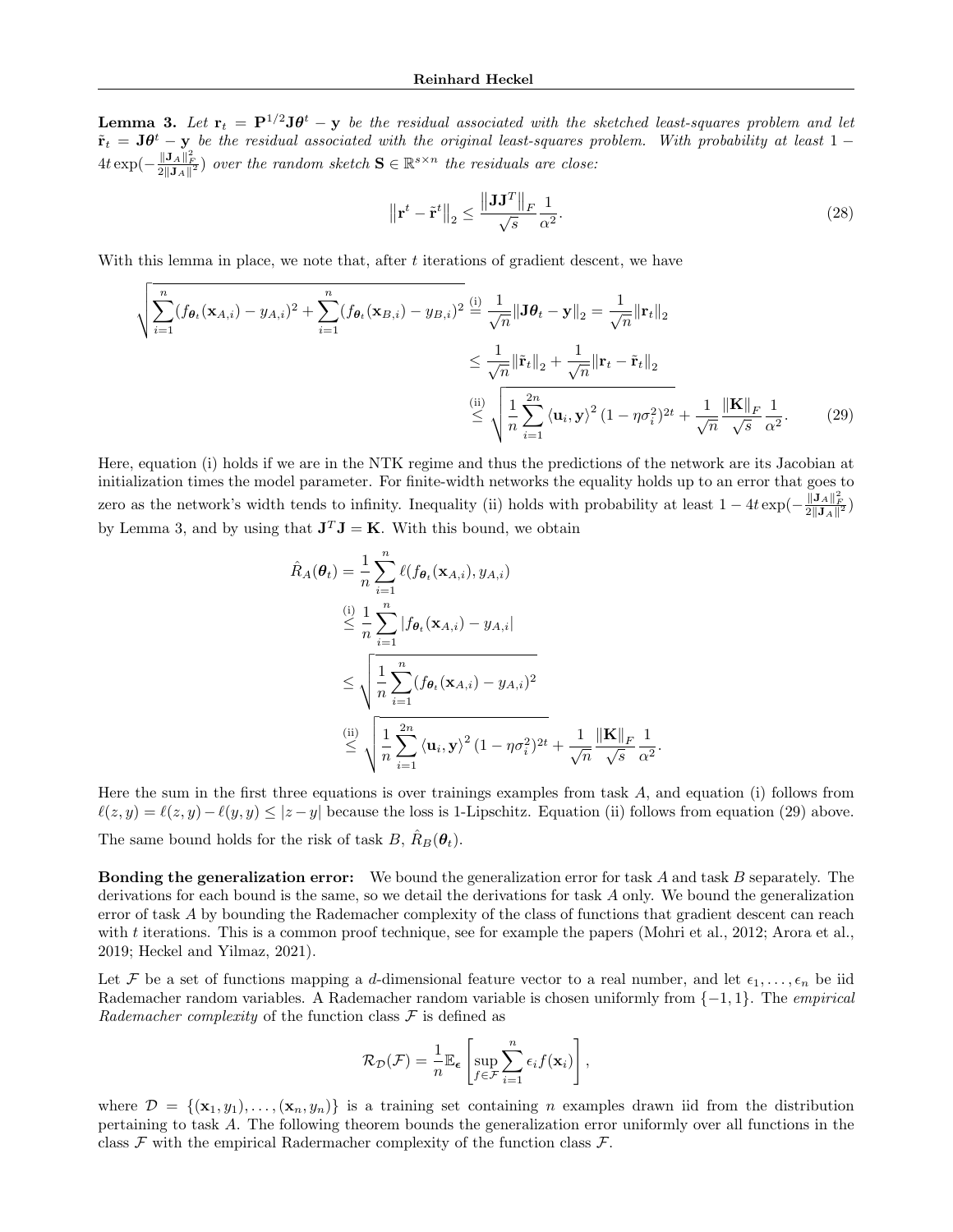**Theorem 5** ( (Mohri et al., 2012, Thm. 3.1) ). Assume the loss  $\ell(\cdot, \cdot)$  is bounded in [0, 1] and 1-Lipschitz in its first argument. With probability at least  $1-\delta$  over the set D consisting of n-many iid examples the generalization error is bounded by

$$
\sup_{f \in \mathcal{F}} R(f) - \hat{R}(f) \le 2\mathcal{R}_{\mathcal{D}}(\mathcal{F}) + 3\sqrt{\frac{\log(2/\delta)}{2n}}.
$$

We consider the class of two-layer neural networks of the form as in equation (7) with weights close to the random initialization  $\mathbf{\Theta}_0$ , defined as:

$$
\mathcal{F}_{Q,M} = \left\{ f_{\Theta} : \left\| \Theta - \Theta_0 \right\|_F \le Q, \left\| \theta_r - \theta_{0,r} \right\|_2 \le \omega M \right\},\tag{30}
$$

where  $\theta_r$  is the r-th column of the weight matrix  $\Theta \in \mathbb{R}^{d \times k}$ .

The Rademacher complexity of this class of functions is bounded in the following lemma, which is a version of Lemma 5.4 in the paper (Arora et al., 2019) and a version of Lemma 4 in the paper (Heckel and Yilmaz, 2021).

**Lemma 4.** Let  $\Theta_0$  be drawn from a Gaussian distribution with  $\mathcal{N}(0,\omega^2)$  entries, and suppose half of the entries of  $\mathbf{v}_0$  are 1 and the other half is -1. Assume the examples  $(\mathbf{x}_i, y_i)$  are drawn iid from some distribution with  $\|\mathbf{x}_i\|_2 = 1$  and  $|y_i| \leq 1$ . With probability at least  $1 - \delta$  over the random training set, the empirical Rademacher complexity of  $\mathcal{F}_{Q,M}$  is, simultaneously for all Q, bounded by

$$
\mathcal{R}_{\mathcal{D}}(\mathcal{F}_{Q,M}) \le \frac{Q}{\sqrt{n}} + 4\omega M \left(\sqrt{k}M + \sqrt{\log(2/\delta)/2}\right). \tag{31}
$$

We set  $M = O(\frac{\xi}{\alpha}k^{-1/4})$ , where  $\xi$  is an error tolerance parameter that goes to zero. With this choice, the term on the right hand side above is bounded by

$$
\omega(4M^2\sqrt{k} + 4M\sqrt{\log(2/\delta)/2}) \le O(\xi/\alpha),
$$

where we used  $\omega \leq 1$  and  $\frac{\sqrt{\log(2/\delta)/2}}{k^{1/4}} \leq 1$  by the network being sufficiently wide. Recall that we consider the regime where  $k \to \infty$ , so this condition is satisfied.

Let  $Q_i = i$  for  $i = 1, 2, \ldots$  Simultaneously for all i, by the lemma above, for this choice of M, the function class  $\mathcal{F}_{Q_i,M}$  has Rademacher complexity bounded by

$$
\mathcal{R}_{\mathcal{D}}(\mathcal{F}_{Q_i,M}) \le \frac{Q_i}{\sqrt{n}} + O(\xi/\alpha). \tag{32}
$$

We next choose the radius  $Q$  as  $Q =$  $\sqrt{\sum_{i=1}^{2n} \left(\langle \mathbf{u}_i, \mathbf{y}\rangle \frac{1-(1-\eta \sigma_i^2)^t}{\sigma_i} \right)}$  $\left(\frac{-\eta \sigma_i^2}{\sigma_i}\right)^2 + 5 \frac{\Vert \mathbf{J}_A \Vert_F}{\sqrt{s}} \frac{1}{\alpha^2}$  $\sqrt{n}+\frac{\xi}{\alpha}$  $\sqrt{n}$ , where  $\xi$  is an approximation parameter that we can choose arbitrarily small for  $k \to \infty$ .

This choice is motivated as follows. We have that

$$
\|\boldsymbol{\theta}_t - \boldsymbol{\theta}_0\|_2 \le \left\|\tilde{\boldsymbol{\theta}}_t - \boldsymbol{\theta}_0\right\|_2 + \left\|\boldsymbol{\theta}_t - \tilde{\boldsymbol{\theta}}_t\right\|_2
$$
  

$$
\le \sqrt{\sum_{i=1}^{2n} \left( \langle \mathbf{u}_i, \mathbf{y} \rangle \frac{1 - (1 - \eta \sigma_i^2)^t}{\sigma_i} \right)^2} + 5 \frac{\|\mathbf{J}_A\|_F}{\sqrt{s}} \frac{1}{\alpha^2} \|\mathbf{y}\|_2,
$$

where the last inequality holds by Lemma 1 with probability at least  $1 - 4t \exp(-\frac{\|\mathbf{J}_A\|_F^2}{2\|\mathbf{J}_A\|^2})$ . The extra term  $\frac{\xi}{\alpha}$  $\sqrt{n}$ is due to the error of the Jacobian varying slightly over iterations, and goes to zero as the width  $k \to \infty$ . Let i<sup>\*</sup> be the smallest integer such that  $Q \leq Q_{i^*}$ , so that  $Q_{i^*} \leq Q+1$ . We have that  $i^* \leq O(\sqrt{n/\alpha})$  and

$$
\mathcal{R}_{\mathcal{D}}(\mathcal{F}_{Q_{i^*},M}) \leq \frac{(Q+1)}{\sqrt{n}} + O(\xi/\alpha)
$$
  
\$\leq \sqrt{\frac{1}{n} \sum\_{i=1}^{2n} \left( \langle \mathbf{u}\_i, \mathbf{y} \rangle \frac{1 - (1 - \eta \sigma\_i^2)^t}{\sigma\_i} \right)^2 + \frac{1}{\sqrt{n}} + 5 \frac{\|\mathbf{J}\_A\|\_F}{\sqrt{s}} \frac{1}{\alpha^2} + O(\xi/\alpha). \tag{33}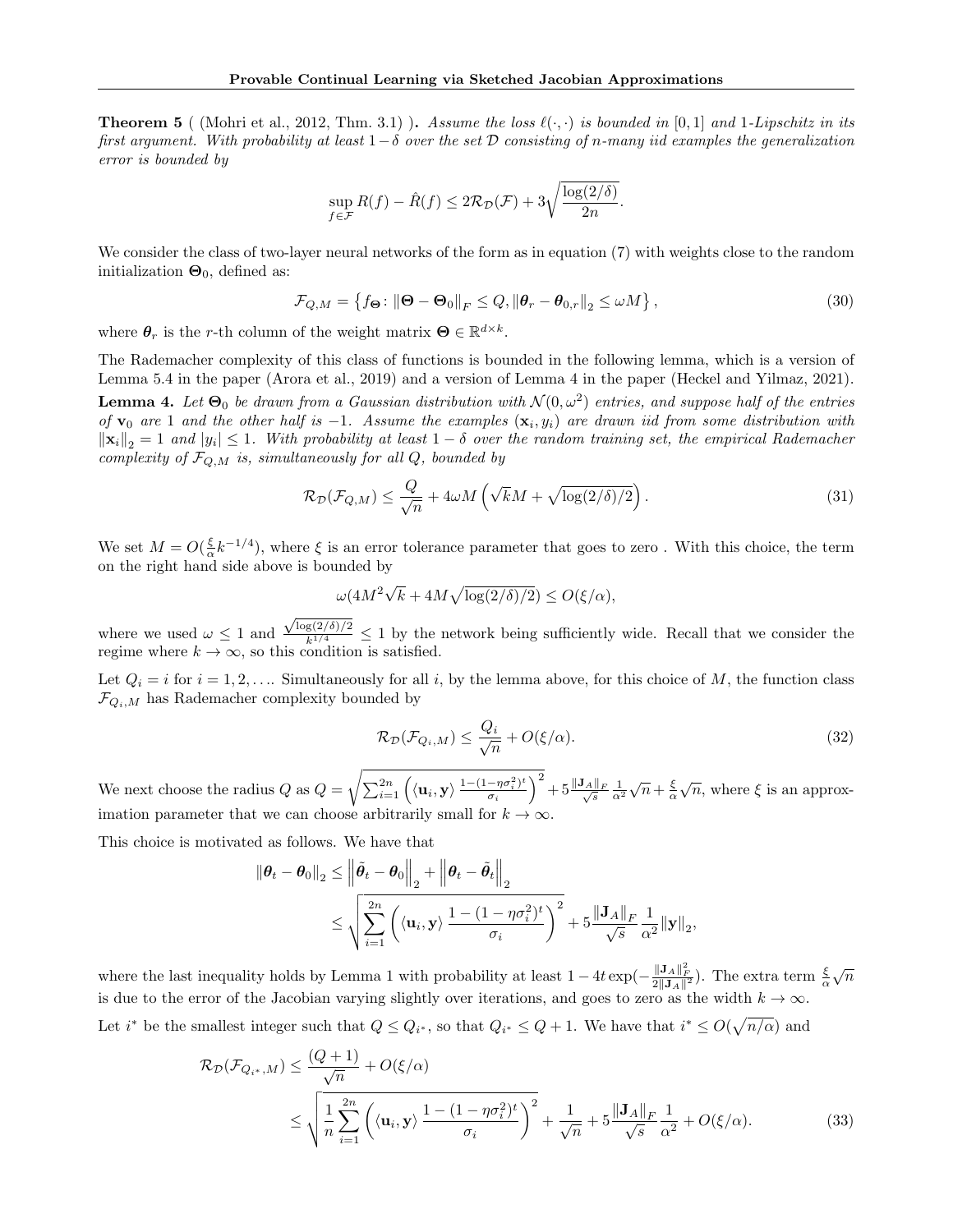Next, from a union bound over the finite set of integers  $i = 1, \ldots, i^*$ , we obtain

$$
\max_{i=1,\dots,i^*} \sup_{f \in \mathcal{F}_{Q_i,M}} R_A(f) - \hat{R}_A(f) \le \sqrt{\frac{1}{n} \sum_{i=1}^{2n} \left( \langle \mathbf{u}_i, \mathbf{y} \rangle \frac{1 - (1 - \eta \sigma_i^2)^t}{\sigma_i} \right)^2} + \frac{1}{\sqrt{n}} + 5 \frac{\|\mathbf{J}_A\|_F}{\sqrt{s}} \frac{1}{\alpha^2} + O(\xi/\alpha)
$$

$$
\le \sqrt{\frac{1}{n} \mathbf{y}^T (\mathbf{J}^T \mathbf{J})^{-1} \mathbf{y}} + 5 \frac{\|\mathbf{J}_A\|_F}{\sqrt{s}} \frac{1}{\alpha^2} + \frac{1}{\sqrt{n}} + O(\xi/\alpha).
$$

Assembling the bounds: Combining the bounds on the empirical risk and on the generalization errors by inserting them in the right-hand-side of equation (27) yields

$$
R(f_{\theta_t}) \leq \sqrt{\frac{1}{n} \sum_{i=1}^{2n} \langle \mathbf{u}_i, \mathbf{y} \rangle^2 (1 - \eta \sigma_i^2)^{2t}} + \frac{1}{\sqrt{n}} \frac{\|\mathbf{K}\|_F}{\sqrt{s}} \frac{1}{\alpha^2}
$$
  
+ 
$$
2\sqrt{\frac{1}{n} \mathbf{y}^T \mathbf{K}^{-1} \mathbf{y}} + 10 \frac{\|\mathbf{J}_A\|_F}{\sqrt{s}} \frac{1}{\alpha^2} + \frac{2}{\sqrt{n}} + O(\xi/\alpha)
$$
  

$$
\leq 2\sqrt{\frac{1}{n} \mathbf{y}^T \mathbf{K}^{-1} \mathbf{y}} + \frac{3}{\sqrt{n}} + \frac{1}{\sqrt{s}\alpha^2} \left(10\|\mathbf{J}_A\|_F + \frac{\|\mathbf{K}\|_F}{\sqrt{n}}\right)
$$

where we upper-bounded the first term by using the assumption  $t \geq \frac{\log(1-\eta\alpha)}{\log(1/n)}$  $\frac{\log(1-\eta\alpha)}{\log(1/n)}$ , and where we also again used the assumption that the network is infinitely wide and thus  $\xi \to 0$ . This concludes the proof of the theorem.

,

#### D.1 Proof of Lemma 3

With similar steps as in equation (11) we get

$$
\|\mathbf{r}^{t+1} - \tilde{\mathbf{r}}^{t+1}\|_2 = \left\|(\mathbf{I} - \eta \mathbf{J} \mathbf{J}^T \mathbf{P})(\mathbf{r}^t - \tilde{\mathbf{r}}^t)\right\|_2 + \eta \left\|\mathbf{J} \mathbf{J}^T (\mathbf{I} - \mathbf{P})\tilde{\mathbf{r}}^t\right\|_2
$$
  
\n
$$
\leq \left\|\mathbf{r}^t - \tilde{\mathbf{r}}^t\right\|_2 + \eta \left\|\mathbf{J} \mathbf{J}^T (\mathbf{I} - \mathbf{P})\tilde{\mathbf{r}}^t\right\|_2
$$
  
\n
$$
\leq \left\|\mathbf{r}^t - \tilde{\mathbf{r}}^t\right\|_2 + \eta \frac{\left\|\mathbf{J} \mathbf{J}^T\right\|_F}{\sqrt{s}} \left\|\tilde{\mathbf{r}}^t\right\|_2,
$$

where the last inequality holds with probability at least  $1 - 4e^{-\frac{||\mathbf{J}_A||_F^2}{2||\mathbf{J}_A||^2}}$  as established by Lemma 2. Applying this inequality recursively, we obtain, by the union bound, that with probability at least  $1 - 4te^{-\frac{\|\mathbf{J}_A\|_F^2}{2\|\mathbf{J}_A\|^2}}$ 

$$
\begin{aligned} \left\| \mathbf{r}^{t} - \tilde{\mathbf{r}}^{t} \right\|_{2} &\leq \eta \frac{\left\| \mathbf{J} \mathbf{J}^{T} \right\|_{F}}{\sqrt{s}} \sum_{i=0}^{n-1} \left\| \tilde{\mathbf{r}}^{t} \right\|_{2} \\ &\leq \frac{\left\| \mathbf{J} \mathbf{J}^{T} \right\|_{F}}{\sqrt{s}} \frac{1}{\alpha^{2}}. \end{aligned}
$$

This concludes the proof.

## E Proof of the results in Section 7

#### E.1 Proof of Theorem 3

The population loss for task  $T$  is

$$
\mathcal{L}_T(\boldsymbol{\theta}) = \mathbb{E}_{(\mathbf{x}, y) \sim P_T} [(\langle \mathbf{x}, \boldsymbol{\theta} \rangle - y)^2]
$$
  
=  $(\langle \boldsymbol{\theta}, \boldsymbol{\mu}_T \rangle - 1)^2 + \sigma^2 ||\boldsymbol{\theta}||_2^2$ .

Thus training on task A yields

$$
\boldsymbol{\theta}_A = (\sigma^2 \mathbf{I} + \boldsymbol{\mu}_A \boldsymbol{\mu}_A^T)^{-1} \boldsymbol{\mu}_A = \frac{1}{1 + \sigma^2} \boldsymbol{\mu}_A,
$$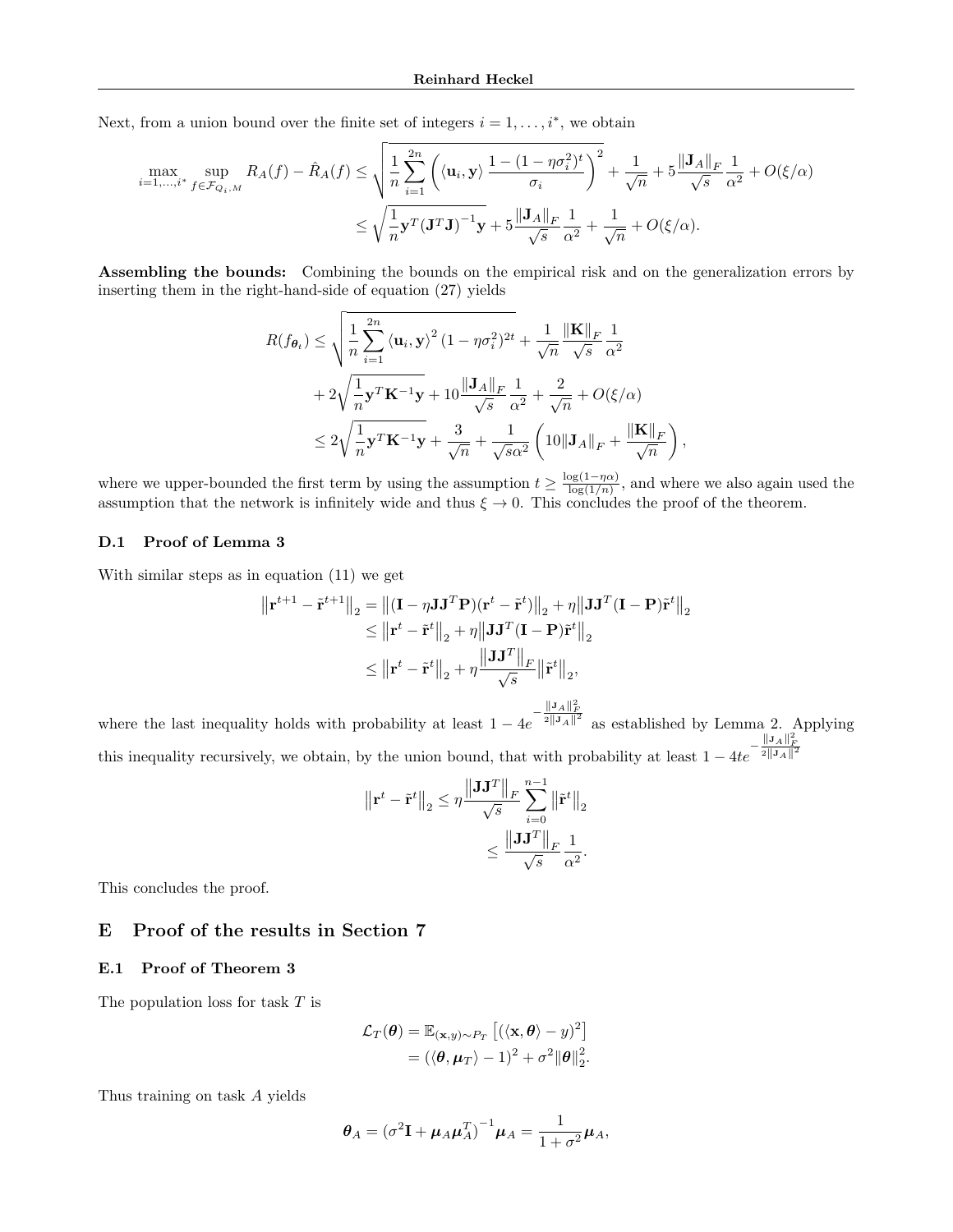where the second equality follows from the Sherman-Morrison-Woodbury formula.

Now consider the loss associated with EWC, given by

$$
\mathcal{L}_{AB}(\boldsymbol{\theta}) = \mathbb{E}_B [(\langle \mathbf{x}, \boldsymbol{\theta} \rangle - y)^2] + \lambda (\boldsymbol{\theta} - \boldsymbol{\theta}_A)^T \mathbf{D}_A (\boldsymbol{\theta} - \boldsymbol{\theta}_A),
$$

where  $\mathbf{D}_A$  is the diagonal of the Hessian (or Jacobian outer product) of the loss associated with task  $A$ , i.e.,  $\mathbf{D}_A = \text{diag}(\sigma^2 \mathbf{I} + \boldsymbol{\mu}_A \boldsymbol{\mu}_A^T)$ . The minimizer of  $\mathcal{L}_{AB}(\boldsymbol{\theta})$  denoted  $\boldsymbol{\theta}_{AB}^{EWC}$ , is, again by using the Sherman-Morrison formula

$$
\theta_{AB}^{EWC} = (\sigma^2 \mathbf{I} + \mu_B \mu_B^T + \lambda \mathbf{D}_A)^{-1} (\mu_B + \lambda \mathbf{D}_A \mu_A)
$$
  
=  $(\mathbf{D} + \mu_B \mu_B^T)^{-1} (\mu_B + \lambda \mathbf{D}_A \mu_A)$   
=  $(\mathbf{D}^{-1} - \frac{1}{1 + \mu_B^T \mathbf{D}^{-1} \mu_B} \mathbf{D}^{-1} \mu_B \mu_B^T \mathbf{D}^{-1}) (\mu_B + \lambda \mathbf{D}_A \mu_A)$   
=  $\frac{1}{1 + \mu_B^T \mathbf{D}^{-1} \mu_B} \mathbf{D}^{-1} \mu_B + \lambda \left( \mathbf{I} - \frac{1}{1 + \mu_B^T \mathbf{D}^{-1} \mu_B} \mathbf{D}^{-1} \mu_B \mu_B^T \right) \mathbf{D}^{-1} \mathbf{D}_A \mu_A$ ,

where we defined  $D = \lambda D_A + \sigma^2 I$  for notational convenience. Next, we use the assumption that all entries of  $\mu_I$ have absolute value  $\sqrt{1/d}$ . This assumption implies that  $\mathbf{D}_A = (\sigma^2 + 1/d)\mathbf{I}$  and  $\mathbf{D} = q\mathbf{I}$  with  $q = \sigma^2 + \lambda(\sigma^2 + 1/d)$ , and yields

$$
\theta_{AB}^{EWC} = \frac{1}{1+q} \mu_B + \frac{\lambda(\sigma^2 + \frac{1}{d})}{q} \mu_A - \frac{\lambda(\sigma^2 + \frac{1}{d})}{(1+q)q} \mu_B \langle \mu_A, \mu_B \rangle
$$
  
= 
$$
\mu_B \frac{1}{1+q} \left( 1 - \frac{\lambda(\sigma^2 + 1/d)}{q} \langle \mu_A, \mu_B \rangle \right) + \mu_A \frac{\lambda(\sigma^2 + \frac{1}{d})}{\lambda(\sigma^2 + \frac{1}{d} + \sigma^2)}
$$

Next, note that the term associated with  $\mu_A$  is increasing from 0 to 1 in  $\lambda$ . Contrary, the term associated with  $\mu_B$  is decreasing in  $\lambda$ . Thus,  $\lambda$  interpolates between linear combinations of  $\mu_A$  and  $\mu_B$  and therefore there exists a regularization parameter  $\lambda$  such that  $\theta_{AB}^{EWC}$  points in the same direction as the optimal parameter  $\theta_{AB}^* = \mu_A + \mu_B$ , and is therefore Bayes optimal. This concludes the first part of the theorem. The proof of the second part, given below, is analogous.

#### E.2 Proof of Theorem 3, part two

The proof is analogous to the proof of part one of the theorem. The loss associated with L2 regularization is given by

$$
\mathcal{L}_{AB}(\boldsymbol{\theta}) = \mathbb{E}_B [(\langle \mathbf{x}, \boldsymbol{\theta} \rangle - y)^2] + \lambda (\boldsymbol{\theta} - \boldsymbol{\theta}_A)^T (\boldsymbol{\theta} - \boldsymbol{\theta}_A).
$$

Application of the Sherman-Morrison formula yields

$$
\theta_{AB}^{L2} = (\sigma^2 \mathbf{I} + \mu_B \mu_B^T + \lambda \mathbf{I})^{-1} (\mu_B + \lambda \mu_A)
$$
  
\n
$$
= \left(\frac{1}{\sigma^2 + \lambda} \mathbf{I} - \frac{1}{1 + 1/(\sigma^2 + \lambda)} \frac{1}{(\sigma^2 + \lambda)^2} \mu_B \mu_B^T\right) (\mu_B + \lambda \mu_A)
$$
  
\n
$$
= \frac{1}{\sigma^2 + \lambda} \left(\mathbf{I} - \frac{1}{1 + \sigma^2 + \lambda} \mu_B \mu_B^T\right) (\mu_B + \lambda \mu_A)
$$
  
\n
$$
= \frac{1}{\sigma^2 + \lambda} \left(\frac{\sigma^2 + \lambda}{1 + \sigma^2 + \lambda} \mu_B + \lambda \mu_A - \frac{\lambda \langle \mu_A, \mu_B \rangle}{1 + \sigma^2 + \lambda} \mu_B\right)
$$
  
\n
$$
= \frac{1}{\sigma^2 + \lambda} \left(\frac{\sigma^2 + \lambda - \lambda \langle \mu_A, \mu_B \rangle}{1 + \sigma^2 + \lambda} \mu_B + \lambda \mu_A\right).
$$

The term in front of  $\mu_B$  is decreasing in  $\lambda$  and varies from  $\frac{\sigma^2}{1+\sigma^2}$  to 0 as  $\lambda$  increases. The term associated with  $\mu_A$  varies from 0 to 1. Thus, again, there is a parameter  $\lambda$  such the solution is optimal.